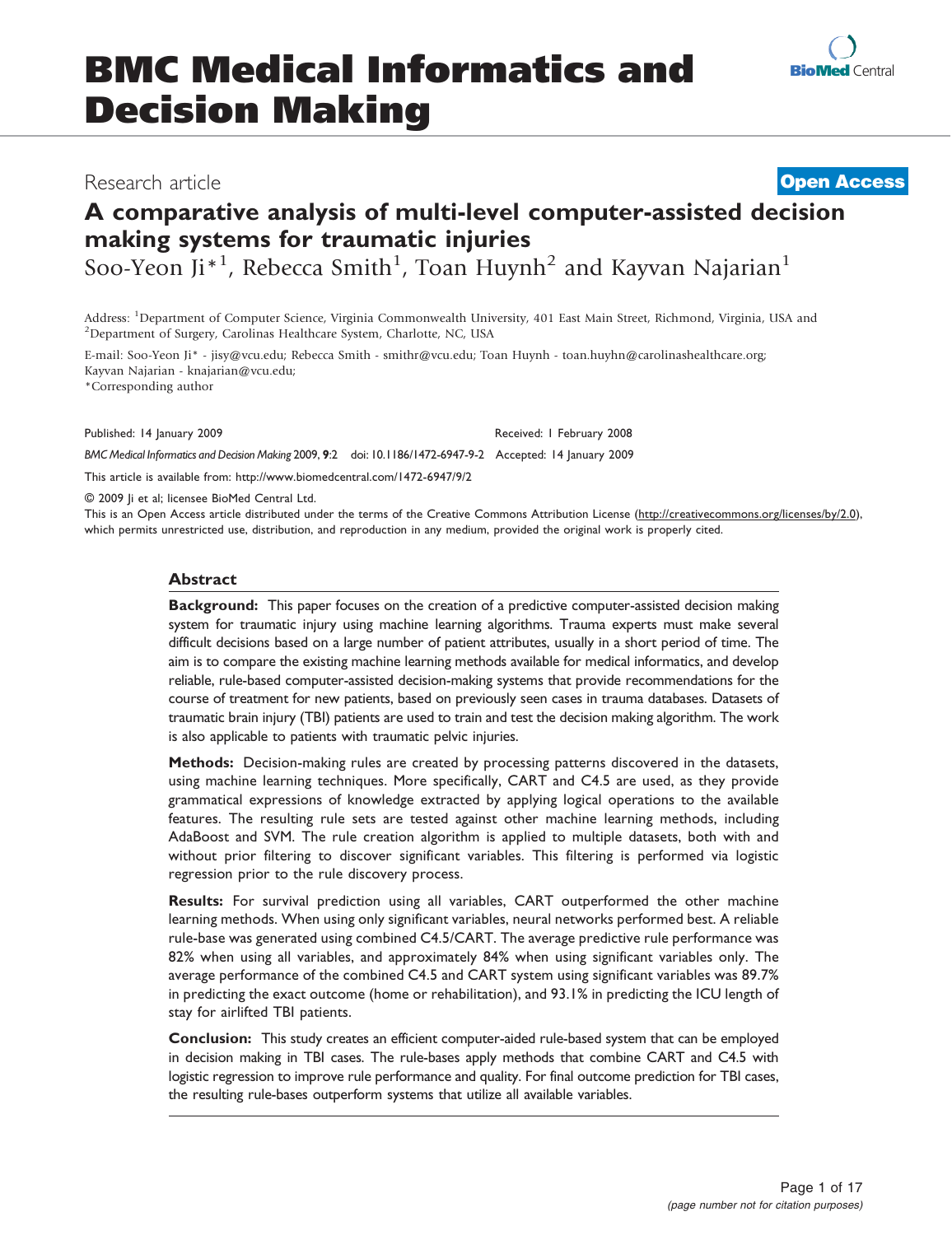#### **Background**

According to a 2001 National Vital Statistics Report [\[1](#page-15-0)], nearly 115,200 deaths occur each year due to traumatic injury, and many patients who survive suffer life-long disabilities. Among all causes of death and permanent disability, traumatic brain injury (TBI) is the most prevalent. Of the 29,000 children who are hospitalized each year with TBI, a significant percentage will suffer from neurological impairment [\[2](#page-15-0)]. It has also been reported that the traumatic brain injuries are the most expensive affliction in the United States, with an estimated cost of \$224 billion [\[3\]](#page-15-0).

Computer-aided systems can significantly improve trauma decision making and resource allocation. Since trauma injuries have specific causes, all with established methods of treatment, fatal complications and long-term disabilities can be reduced by making less subjective and more accurate decisions in trauma units [\[4\]](#page-15-0). In addition, it has been suggested that an inclusive trauma system with an emphasis on computer-aided resource utilization and decision making may significantly reduce the cost of trauma care [\[1\]](#page-15-0).

Since the treatment of traumatic brain injuries is extremely time-sensitive, optimal and prompt decisions during the course of treatment can increase the likelihood of patient survival [\[5](#page-15-0), [6](#page-15-0)]. It is also believed that the predicted length of stay in the ICU is an important factor when deciding on the patient transport method (i.e. ambulance or helicopter), as more critical patients are expected to spend more time in the ICU, and these stand to benefit the most from helicopter transport. Studies have emphasized the critical impact of helicopter transport on trauma mortality rates, since the speed of ambulance transport is limited by road and weather conditions, and may also be constrained by traffic congestion. However, it is difficult to compare ground and helicopter transportation and the corresponding care provided to the patients [[7\]](#page-15-0). Cunningham [[8\]](#page-15-0) attempts a comparison based on the outcome of the treatment given to trauma patients. Based on his study, patients in critical condition are more likely to survive if transported via helicopter. However, the high cost of helicopter transport remains a major problem [\[9](#page-15-0), [10](#page-15-0)]. In recent studies, Gearhart evaluated the cost-effectiveness of helicopter for trauma patients and suggested that on average the helicopter transport cost is about \$2,214 per patient, and \$15,883 for each additional survivor [\[11](#page-15-0)]. Eventually, the cost is almost \$61,000 per surviving trauma patient. Eckstein [[12](#page-15-0)] states that 33% of patients who are transported by helicopter are discharged home from the emergency department [[12](#page-15-0)], rather than being sent to ICU. This indicates that a significant number of trauma patients transported by helicopter actually have relatively minor injuries. This emphasizes the necessity of a comprehensive transport policy based on patient condition and predicted outcome.

Several computer-assisted systems already exist for decision-making in trauma medicine. The majority of these systems [[13, 14](#page-15-0)] are designed to perform a statistical survey of similar cases in trauma databases, based only on patient demographics. As such, they may not be sufficiently accurate and/or specific for practical implementation. Other medical decision making systems employ the predictive capabilities of artificial neural networks [[15-](#page-15-0)[17\]](#page-16-0); however, due to the 'black box' nature of these systems, the reasoning behind the predictions and recommended decisions is obscured. Currently, none of these existing systems are in widespread use in trauma centers. There are three main reasons: the use of non-transparent methods, such as neural networks; the lack of a comprehensive database integrating all relevant available patient information for specific prediction processes; and poor performance due to the exclusion of relevant attributes and the inclusion of those irrelevant to the current task, resulting in rules that are too complicated to be clinically meaningful.

Several machine learning algorithms are commonly applied to medical applications. These include support vector machines (SVM), and decision tree algorithms such as Classification and Regression Trees (CART) and C4.5. Boosting is also employed for improving classification accuracy. However, despite the relatively successful performance of these algorithms in medical applications, they have limited success in separating and identifying important variables in applications where there are a large number of available attributes. This suggests that combining machine learning with a method to identify the most uncorrelated set of attributes can increase our understanding of the patterns in medical data and thus create more reliable rules. The literature of biomedical informatics reinforces the benefits of this approach. Andrews et al. [[18](#page-16-0)] use decision tree (DT) and logistic regression (LR) methods to identify the commonalities and differences in medical database variables. Kuhnert [\[19](#page-16-0)] emphasises that nonparametric methods, such as CART and multivariate adaptive regression splines, can provide more informative models. Signorini et al. [[20\]](#page-16-0) design a simple model containing variables such as age and GCS, but the small number of attributes may limit the reliability of the generated rules. Guo [[21\]](#page-16-0) finds that CART is more effective when combined with the logistic model, and Hasford [\[22](#page-16-0)] compares CART and logistic regression, and finds that CART is more successful in outcome prediction than logistic regression alone.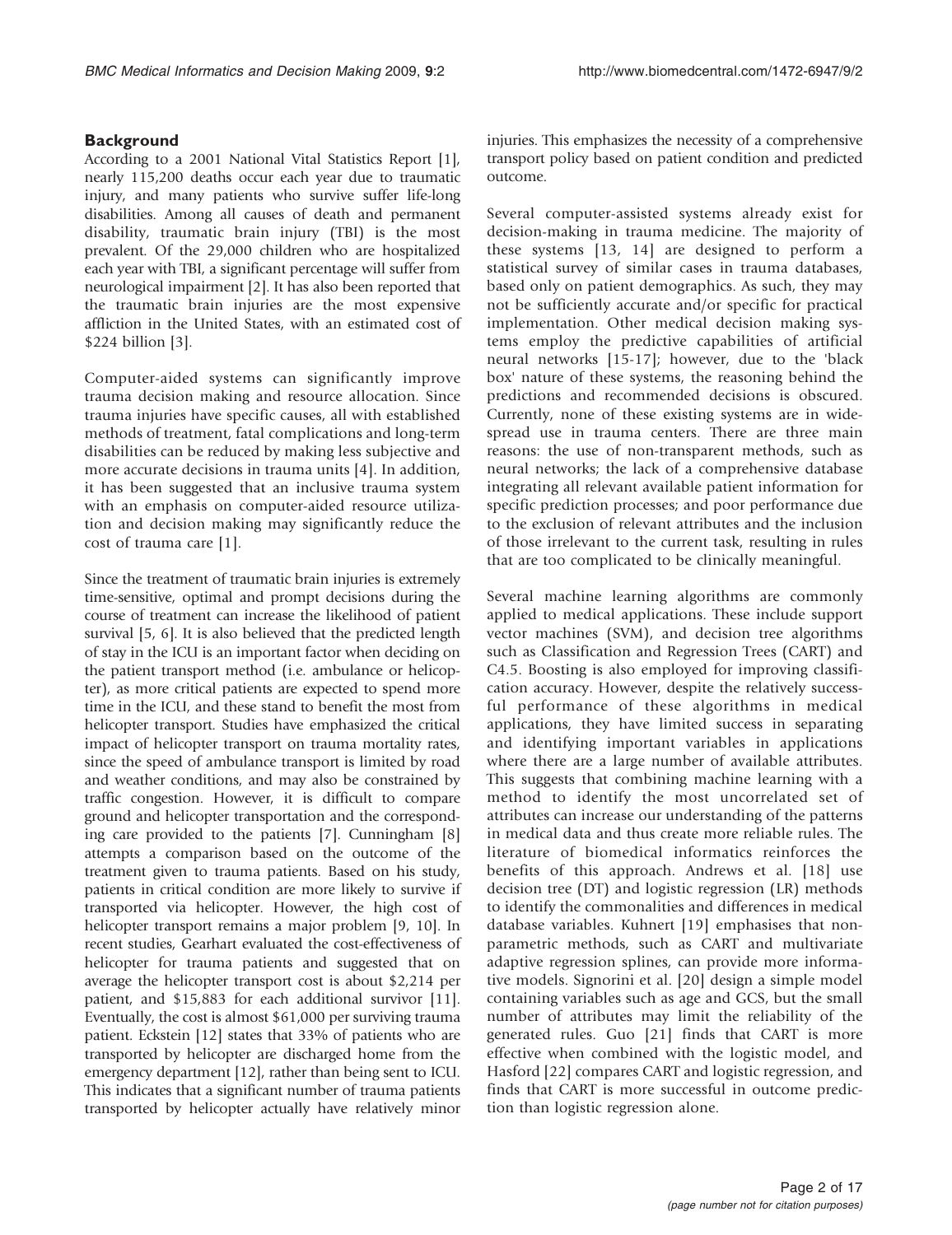Therefore, a possible approach to create accurate and reliable rules for decision making is to combine machine learning and statistical techniques [\[23, 24\]](#page-16-0). This paper analyzes the performance of several combinations of machine learning algorithms and logistic regression, specifically in the extraction of significant variables and the generation of reliable predictions. Though a transparent rule-based system is preferable, other methods (such as neural networks) are also tested in the interest of comparision. A computational model is developed to predict final outcome (home or rehab and alive or dead) and ICU length of stay. In addition, we identify the factors and attributes that most affect decision making in the treatment of traumatic injury.

Our hypotheses are as follows:

1. We hypothesize that a rule-based system, attractive to physicians as the reasoning behind the rules is transparent and easy to understand, can be as accurate as "blackbox" methods such as neural networks and SVM.

2. We hypothesize that when trained correctly, a computer-aided decision making system can provide clinically useful rules with a high degree of accuracy.

3. Studies mentioned earlier have examined which variables are most significant in the recommendation/ prediction making process. We hypothesize that airway status, age, and pre-existing conditions such as myocardial infarction and coagulopathy are significant variables.

#### Methods

Rules are created by processing patterns discovered in the traumatic brain injury (TBI) datasets. More specifically, they are generated by analyzing the logical and grammatical relationships among the input features and the resulting outcomes. Rules are formally defined as grammatical expressions of knowledge extracted using specific logical operations on the available features [[6](#page-15-0)].

CART and C4.5 are among the most popular algorithms for creating reliable rules, but they are limited in their ability to identify the most significant variables. We therefore perform statistical analysis using logistic regression, which is typically effective in discovering statistically significant regression coefficients [\[24\]](#page-16-0). Although stepwise regression is designed to find significant variables, it may not perform well with CART when dealing with small scale datasets [[25](#page-16-0)]. Therefore, in this paper, logistic regression with direct maximum likelihood estimation (Direct MLE) is used.

#### **Dataset**

Three different datasets are used in the study: on-site, offsite, and helicopter. The on-site dataset contains data captured at the site of the accident; the off-site dataset is formed at the hospital after patients are admitted; and the helicopter dataset consists of the records for patients who are transported to hospital by helicopter. The on and off-site datasets are used to predict patient survival (dead/alive) and final outcome (home/rehab), and the helicopter dataset is used to predict ICU length of stay, which is a measure used in estimating the need for helicopter transportation. The datasets are provided to us by the Carolinas Healthcare System (CHS) and the National Trauma Data Bank (NTDB).

#### On-site dataset

When making decisions based on the variables available at the accident scene, one has to consider the unavailability of important factors such as pre-existing conditions (comorbidities). Decisions must therefore be made without knowledge of these factors. Some physiological measurements are also excluded because they are only collected after arrival at the hospital. Table 1 presents the variables collected for this dataset, which consist of four categorical and six numerical attributes.

#### Off-site dataset

The off-site dataset contains information on comorbidities and complications, and includes all variables. A total of 1589 cases are included in the database: 588 fatal and 1001 non-fatal. The inputs include both categorical and numerical attributes. The predicted outcomes are defined as the patients' survival, i.e. alive or dead, and the exact outcome for surviving patients, i.e. rehab or home.

Table [2](#page-3-0) presents the variables for our dataset. Among the categorical variables, "prexcomor" represents any comorbidities that may negatively impact a patient's ability to recover from the injury and any complications. Other terms are defined in the table description.

#### Table 1: On-site dataset

| Variable                          | <b>Possible Values</b>         |
|-----------------------------------|--------------------------------|
| Gender*                           | 2 (Male, Female)               |
| $Blunt*$                          | Blunt, Penetrating             |
| ChiefComp*                        | MVC, Fall, Pedestrian,         |
|                                   | Motorcycle Crash, etc          |
| Position*                         | Passenger, Driver, Cyclist,    |
|                                   | Motorcycle Passenger, etc      |
| Age                               | Patient's age                  |
| FSBP (Initial Blood Pressure)     | $0 \leq$ FSBP $\leq$ 300       |
| GCS (Glasgow Coma Score)          | $3 \le GCS \le 15$             |
| ISS (Total Injury Severity Score) | $0 \leq$ ISS $\leq$ 75         |
| Pulse                             | $0 \leq$ Pulse $\leq$ 230      |
| <b>Respiration Rate</b>           | $0 \leq$ Respiration $\leq 68$ |

Categorical variables are starred.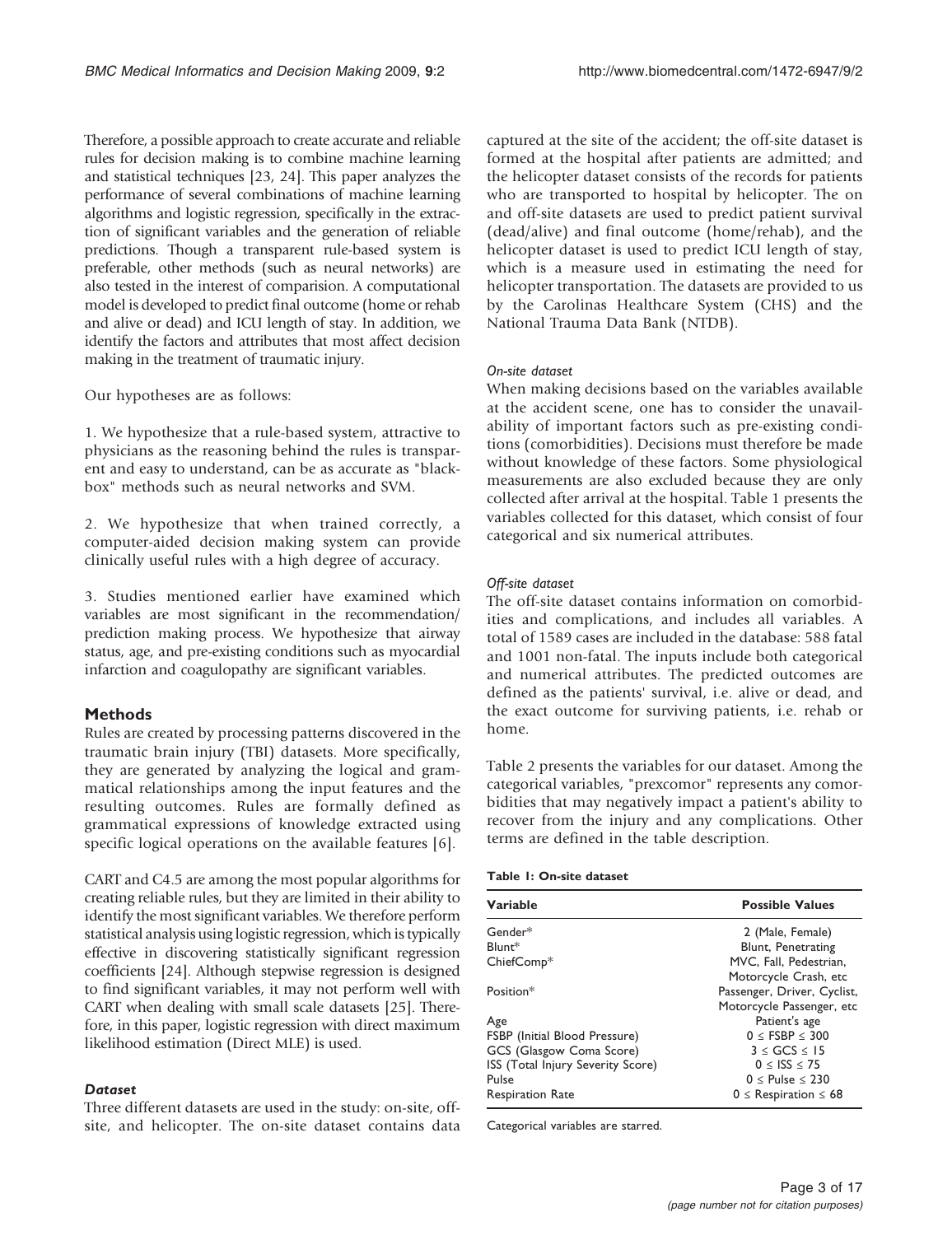| Variable       | <b>Alive</b>                                                                                                                                                                                                                                                                                                                                                                                                                                 | Dead                                                                                                                                                 | Rehab            | Home             |  |  |
|----------------|----------------------------------------------------------------------------------------------------------------------------------------------------------------------------------------------------------------------------------------------------------------------------------------------------------------------------------------------------------------------------------------------------------------------------------------------|------------------------------------------------------------------------------------------------------------------------------------------------------|------------------|------------------|--|--|
| Cases          | 1001                                                                                                                                                                                                                                                                                                                                                                                                                                         | 588                                                                                                                                                  | 628              | 213              |  |  |
| $Male^*$       | 704 (70.3%)                                                                                                                                                                                                                                                                                                                                                                                                                                  | 404 (68.7%)                                                                                                                                          | 443 (70.5%)      | 150 (70.4%)      |  |  |
| Female*        | 297 (29.7%)                                                                                                                                                                                                                                                                                                                                                                                                                                  | 184(31.3%)                                                                                                                                           | 185 (29.5%)      | 63 (29.6%)       |  |  |
| Age            | $41.2 \pm 19.6$                                                                                                                                                                                                                                                                                                                                                                                                                              | $49.2 \pm 24.1$                                                                                                                                      | $39.6 \pm 19.3$  | $37.2 \pm 16.6$  |  |  |
| <b>FSBP</b>    | $126 \pm 33.4$                                                                                                                                                                                                                                                                                                                                                                                                                               | $119.3 \pm 45.6$                                                                                                                                     | $125.3 \pm 31.6$ | $124.5 \pm 34.1$ |  |  |
| <b>FURR</b>    | $15.3 \pm 10.9$                                                                                                                                                                                                                                                                                                                                                                                                                              | $13.9 \pm 11.9$                                                                                                                                      | $14.4 \pm 11.1$  | $18.2 \pm 10.5$  |  |  |
| <b>GCS</b>     | $8.7 \pm 5.3$                                                                                                                                                                                                                                                                                                                                                                                                                                | $27.5 \pm 5.2$                                                                                                                                       | $7.9 \pm 5.2$    | $10.5 \pm 5.1$   |  |  |
| ISS            | $30.5 \pm 12.8$                                                                                                                                                                                                                                                                                                                                                                                                                              | $35.3 \pm 14.7$                                                                                                                                      | $32 \pm 13.2$    | $27.1 \pm 11.7$  |  |  |
| <b>EDEYE</b>   | $2.4 \pm 1.4$                                                                                                                                                                                                                                                                                                                                                                                                                                | $2.1 \pm 1.4$                                                                                                                                        | $2.2 \pm 1.4$    | $2.8 \pm 1.4$    |  |  |
| ED Verbal      | $2.7 \pm 1.8$                                                                                                                                                                                                                                                                                                                                                                                                                                | $2.3 \pm 1.7$                                                                                                                                        | $2.4 \pm 1.8$    | $3.3 \pm 1.8$    |  |  |
| <b>EDRT</b>    | $4.6 \pm 3.2$                                                                                                                                                                                                                                                                                                                                                                                                                                | $3.8 \pm 3.3$                                                                                                                                        | 4.1 $\pm$ 3.3    | $5.7 \pm 2.89$   |  |  |
| Head AIS       | $3.0 \pm 1.6$                                                                                                                                                                                                                                                                                                                                                                                                                                | $3.6 \pm 1.6$                                                                                                                                        | $3.1 \pm 1.8$    | $2.5 \pm 1.4$    |  |  |
| Thorax AIS     | $2.3 \pm 1.7$                                                                                                                                                                                                                                                                                                                                                                                                                                | $2.4 \pm 1.8$                                                                                                                                        | $2.3 \pm 1.8$    | $2.4 \pm 1.7$    |  |  |
| Abdomen AIS    | $1.1 \pm 1.5$                                                                                                                                                                                                                                                                                                                                                                                                                                | $1.1 \pm 1.6$                                                                                                                                        | $1.0 \pm 1.5$    | $1.5 \pm 1.7$    |  |  |
| Intubation*    |                                                                                                                                                                                                                                                                                                                                                                                                                                              |                                                                                                                                                      | Yes/No           |                  |  |  |
| Prexcomor*     | 17 values: Acquired Coagulopathy, Chronic Alcohol Abuse, Chronic Obstructive Pulmonary Disease, Congestive<br>Heart Failure, Coronary Artery Disease, Coumadin Therapy, Documented History of Cirrhosis, Gastric or Esophageal<br>Varices, Hypertension, Insulin Dependent, Myocardial Infarction, Non-Insulin Dependent, Obesity, Pre-existing<br>Anemia, Routine Steroid Use, Serum Creatinine > 2 mg % (on Admission), Spinal Cord Injury |                                                                                                                                                      |                  |                  |  |  |
| Complications* |                                                                                                                                                                                                                                                                                                                                                                                                                                              | Acute Respiratory Distress Syndrome (ARDS), Aspiration Pneumonia, Bacteremia, Coagulopathy, Intra-Abdominal<br>Abscess, Pneumonia, Pulmonary Embolus |                  |                  |  |  |
| Safety*        |                                                                                                                                                                                                                                                                                                                                                                                                                                              | Seat Belt, None Used, Air Bag Deployed, Helmet, Other, Infant/Child Car Seat, Protective Clothing                                                    |                  |                  |  |  |

#### <span id="page-3-0"></span>Table 2: Off-site dataset

First, the number of cases in each group (Alive, Dead – and within the surviving patients, Rehab and Home) is listed. For the numerical attributes, the table provides Mean ± Standard Deviation. Finally, the categorical variables are listed with all their possible values. ISS provides the overall injury severity score (ISS) for patients with multiple injuries, and GCS is the Glasgow Coma Score. Many studies make heavy use of GCS and ISS, as these measures are considered standard metrics in assessing patient condition and degree of injury. Note that surviving patients who were transported to other hospitals are not included in the rehab + home total.

#### Helicopter dataset

This dataset is formed based on the records of patients who were transported to hospital by helicopter. The variables are age, gender, blood pressure, cheifcomp (the type of injury), airway (the type of device used to assist patients with breathing), prefluids (the amount of blood provided to the patients), GCS, heart rate, respiration rate, ISS-Head&Neck, and ISS. Age, blood pressure, GCS, heart rate, ISS-Head&Neck, ISS, and respiration rate are classified as numerical variables. The final outcome is the number of days spent in ICU, as this is considered the most informative measure when deciding the means of transport to hospital. In our dataset, ICU stay ranges between 0 and 49 days. The use of a relatively small dataset with so many outcomes may result in a complex model that is hard to explain and understand. Inspired by Pfahringer [\[26](#page-16-0)], the dataset is classified into two groups. The non-severe group contains patients who stayed in the ICU less than 2 days (ICU stay  $\leq$  2 days). The severe group consists of patients who stayed in the ICU more than 2 days (ICU stay  $\geq$  3 days). This threshold was chosen based on discussion with trauma experts. In total, the dataset contains 497 cases: 196 severe and 301 non-severe [[10](#page-15-0)]. Table 3 describes the helicopter dataset in more detail.

#### Learning algorithms

It is known that the patterns observed in trauma cases are often extremely complicated; that is, the treatment outcomes for two apparently similar patients may turn out to be significantly different. Linear methods have proven insufficient even in the analysis of patterns as simple as the "exclusive-or" function. Because these limitations are inherited by linear regression methods, the use of non-linear techniques for computer-aided trauma systems has been broadly encouraged [\[27](#page-16-0)]. Neural networks are a common choice; however, they are not transparent, since the knowledge learned from the training examples is hidden within the structure and weights of the networks [[28\]](#page-16-0). While there are existing

| Table 3: Helicopter dataset |  |
|-----------------------------|--|
|-----------------------------|--|

| Variable      | Severe (ICU stay ><br>2 days) | <b>Non-Severe (ICU</b><br>stay $\leq 2$ days) |
|---------------|-------------------------------|-----------------------------------------------|
| Cases         | 30 I                          | 196                                           |
| Male          | 201 (66.8%)                   | 132 (67.3%)                                   |
| Female        | 100(33.2%)                    | 64 (32.7%)                                    |
| Age           | $30.6 \pm 16.6$               | $32.9 \pm 17.2$                               |
| <b>FSBP</b>   | $137.7 \pm 23.2$              | $127.6 + 28.0$                                |
| GCS           | $11.7 \pm 4.87$               | $6.47 \pm 5.01$                               |
| ISS           | $14.2 \pm 8.1$                | $23.7 \pm 9.47$                               |
| Pulse         | $101.4 \pm 22.3$              | $108.2 \pm 26.6$                              |
| Resp. Rate    | $15.6 \pm 9.44$               | $6.45 \pm 10.6$                               |
| <b>ISS-HN</b> | $2.83 \pm 0.86$               | $3.46 \pm 0.91$                               |

The number of severe and non-severe cases is listed, along with the percentages of each that are male and female. Mean ± standard deviation is given for each numerical attribute.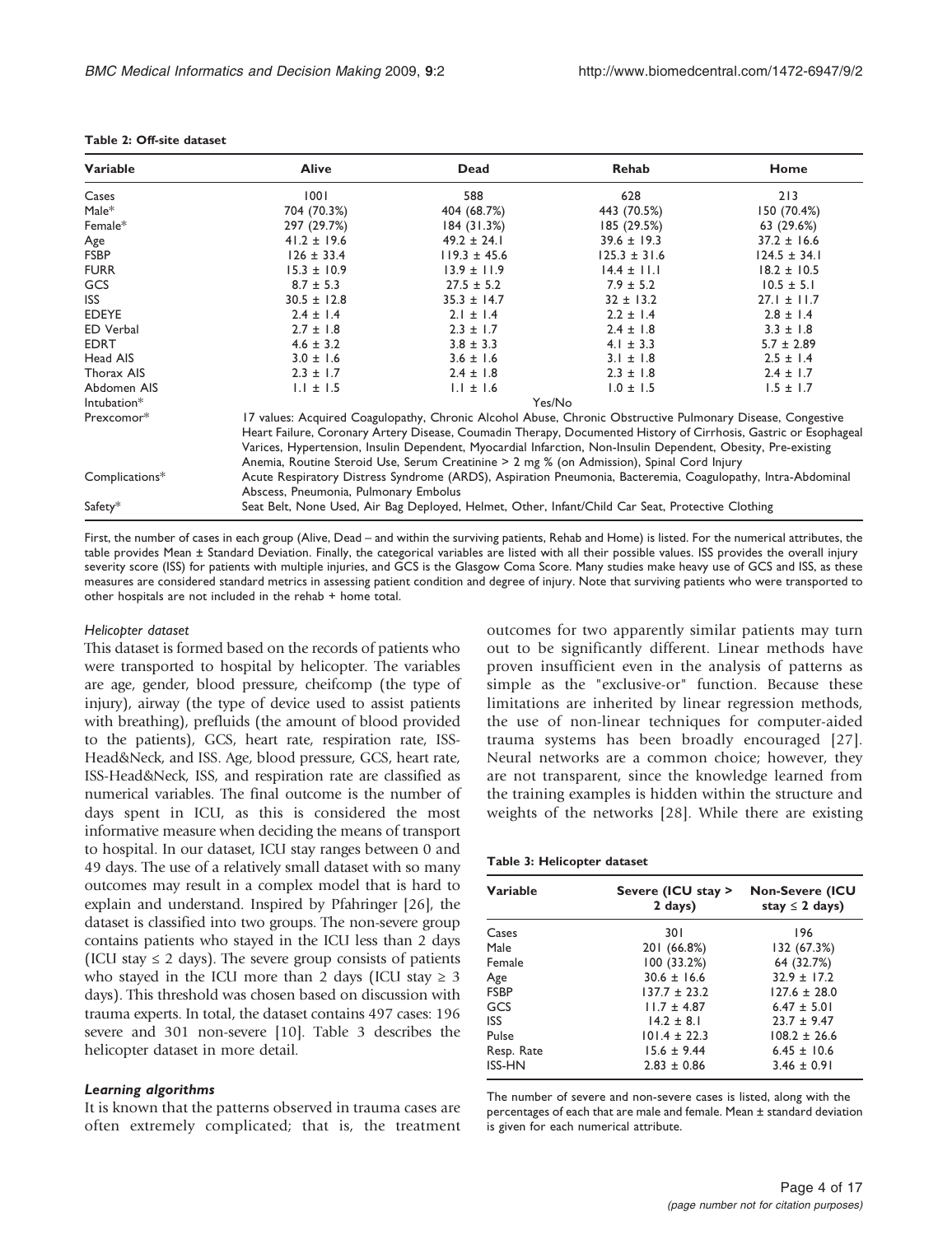methods that can extract approximate rules to represent this hidden knowledge, they cannot truly represent the trained networks [[6](#page-15-0)]. Support Vector Machines (SVM's) and AdaBoost share the same problem: the knowledge used in the decision making process is not visible to humans, a requirement that is extremely important in medical applications. Rule-based methods such as CART and C4.5 provide completely transparent computational decision making systems while still utilizing some nonlinear capabilities. Considering the importance of decision transparency in medical informatics, we use CART and C4.5 as the main algorithms for rule extraction.

#### Classification and Regression Tree (CART)

CART, designed by L. Breiman [\[29](#page-16-0)], applies informationtheoretic concepts to create a decision tree. This allows for the capture of rather complex patterns in data, and their expression in the form of transparent grammatical rules [[30\]](#page-16-0). CART's nonlinear extensions are still widely used in data mining and machine learning, due to the algorithm's efficiency in dealing with multiple data types [[31\]](#page-16-0) and missing data. In the latter case, CART simply uses a substitution value, defined as a pattern similar to the best split value in the node [\[29](#page-16-0)]. In addition, CART supports an exhaustive search of all variables and split values to find the optimal splitting rules for each node. The splitting stops at the pure node containing fewest examples.

#### C4.5

C4.5 [\[15](#page-15-0), [32](#page-16-0), [33\]](#page-16-0) extends Quinlan's basic ID3 decision tree algorithm [\[34](#page-16-0)]. It is more successful in avoiding overfitting, is able to handle continuous variables, and is more computationally efficient. To generate rules, C4.5 uses a divide-and-conquer algorithm to split training data into disjoint regions of the variable space, according to pre-assigned target labels [[9](#page-15-0)]. At each step, C4.5 splits on the best attribute according to the gain criterion. This criterion is based on entropy, i.e. the randomness of the class distribution in the dataset. The criterion is the greatest difference in entropy of the class probability distribution of the current subset S and the subsets generated by the split.

$$
Info(S) = -\sum_{i=1}^{n} p(k_i, S) \cdot \log_2 p(k_i, S)
$$
 (1)

where  $p(k_i, S)$  is the relative frequency of examples in S that belong to class  $k_i$ . The best split is the one that most reduces this value. The output of the algorithm is a decision tree, which can be easily represented as a set of symbolic IF-THEN rules.

#### Adaptive Boost (AdaBoost)

AdaBoost, introduced by Freund and Schapire [[35\]](#page-16-0), is an algorithm that constructs a robust classifier as a linear combination of weak classifiers. Adaboost repeatedly calls a given weak learning algorithm in a set of rounds  $t = 1, \ldots, T$ . A distribution of weights is maintained over the training set, such that  $D_t(k)$  is the distribution's weight for training example k on round t. The aim of the weak learner is to find a good weak hypothesis  $h_t: X \rightarrow$  $\{-1, +1\}$  for the distribution  $D_t$ , where goodness is measured by the error of the hypothesis with respect to  $D_t$ . Then  $D_t$  is updated such that incorrectly classified examples have their weights increased, forcing the weak classifier to concentrate on the more difficult training examples. Correspondingly, correctly classified examples are given less weight. Adaboost selects some parameter  $\alpha_t$  to denote the importance of  $h_t$ , and after all rounds are complete, the final hypothesis  $H$  is a weighted majority vote of all T weak hypotheses. It has been shown that as with other boosting algorithms, if each weak hypothesis is at least slightly better than random, then the training error falls at an exponential rate. However, Adaboost is also able to adapt to the error rates of individual weak hypotheses, so each subsequent classifier is adjusted in favor of examples mislabelled by previous classifiers [[36](#page-16-0)].

#### Support Vector Machine (SVM)

SVMs [[37](#page-16-0)] are supervised learning methods used primarily for classification. An SVM treats its input data as two sets of vectors in n-dimensional space: positive and negative examples. In this space, it constructs an optimal hyperplane that preserves the maximum distance between the two sets [38]. Since SVM is able to handle large feature spaces, it has been successfully used in solving many real world problems such as text categorization, image classification, protein analysis, cancer data classification, and hand-writing recognition [[39](#page-16-0)]. Consider a set of N labelled training examples  $D =$  $(x_1, y_1)$ ,...,  $(x_n, y_n)$  with  $y_i \in \{+1, -1\}$  and  $x \in R^d$ , where a is the dimensionality of the input. Let  $\phi: R^d \to F$  be the mapping function from the input space to the feature space. If the two classes are linearly separable, the SVM algorithm finds a hyperplane  $(w, b)$  that maximizes the margin

$$
\gamma = \min_{i} \{ \gamma_i < w, \phi(x_i) > -b \} \tag{2}
$$

where b is a real number (bias term) and  $w$  and  $F$  have the same dimensionality. For an unknown input vector  $x_i$ , classification means finding:

$$
f(x_j) = sgn(y_i < w, \ \phi(x_i) > -b) \tag{3}
$$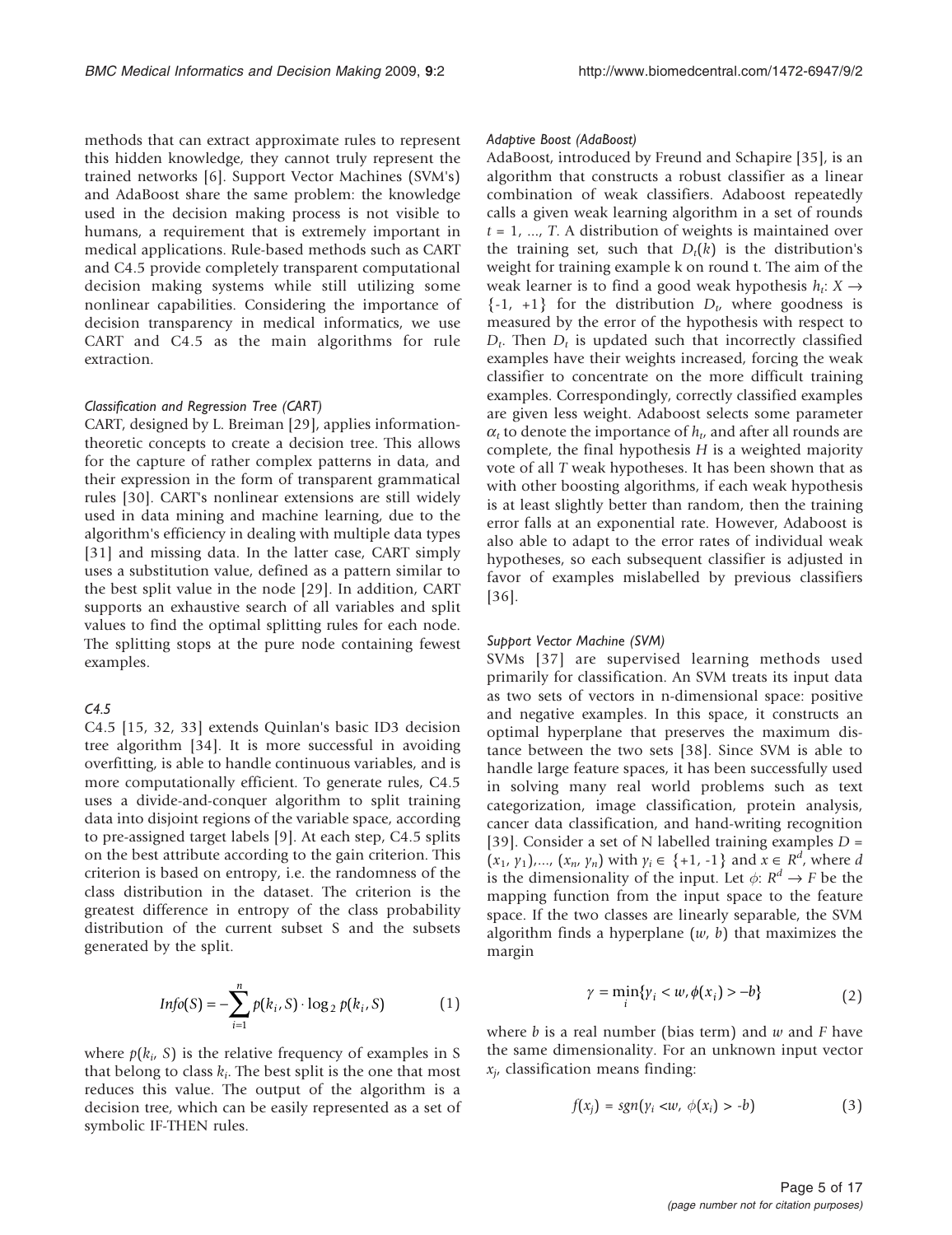It can be shown that this minimum occurs when  $w =$  $\Sigma_i \alpha_i \gamma_i \phi(x_i)$ , where  $\alpha_i$  is a positive real number that represents the strength of training point  $x_i$  in the final classification decision. The subset of points where ai is non-zero consists of the points closest to the hyperplane, and these are the support vectors. Since SVM is able to handle large feature spaces, it is frequently used in many real world problems even though it is computationally expensive [[39\]](#page-16-0).

#### Neural networks

A neural network processes training examples individually, and learns by comparing its classification of the input (which is initially largely arbitrary) with the given correct classification. In particular, Radial Basis Function (RBF) networks are well suited to solving pattern classification problems due to their simple topological structure and their capability for faster learning. A standard RBF network is a supervised feed-forward back propagation neural network, consisting of an input layer, a hidden layer and an output layer. One of the most common basis functions for the hidden layer is the family of Gaussian functions whose outputs are inversely proportional to the distance from the center of the neuron. Given a finite set of training data  $\{(x_i, y_i)|i =$ 1, . . .,  $m$ }, and the center vector of basis function  $c_i$ , the equation for a simple output is:

$$
\gamma_j = \varphi(x) = \sum_{i=1}^{N} \alpha_i \rho(||x_j - c_i||)
$$
 (4)

where N is the number of neurons in the hidden layer, and  $\alpha_i$  are the weights minimizing least square between real output and approximate output. Typically a Gaussian activation function producing a radial function of the distance between each hidden unit weight vector and each pattern vector is used as a basis function:

$$
\rho(||x_i - c_i||) = \exp(-\frac{||x_i - c_i||}{\sigma^2})
$$
\n(5)

where  $\sigma$  indicates the neuron radius [[40, 41\]](#page-16-0). RBFs utilize the distance in feature space to calculate the weight for each neuron.

#### Pre-processing

The datasets contain nominal categorical variables, such as gender and complication type. Gender is replaced by a binary variable (0 for male, 1 for female). Every nominal value is dummy-coded (Yes/No to 1/0) and treated as an individual attribute. Ten fold cross-validation is used to measure the generalization quality and scalability of the rules. Each dataset is divided into ten mutually exclusive subsets [[42\]](#page-16-0), and in each stage nine are used for training and one is used for testing. Ten different trees are therefore formed for each dataset.

#### Rule performance metrics

Once a variety of rules are generated, the performance of each rule is measured as the probability of correct prediction. Assume that  $D$  is a dataset including the instance  $(x_i, y_i)$ , where  $y_i$  is the real survival outcome. Let  $D_r$  be the training set, and a subset  $D_t \in (D \backslash D_r)$  be used for testing. The performance of the rule is calculated as:

$$
acc_R = prob(y_i = y^R | (x_i, y_i) \in D_t)
$$
 (6)

where  $\gamma^R$  is the outcome produced by induction, i.e. the expected classification. The number of positive matches in the testing set is used as a measure of rule accuracy. Rule accuracy can also be estimated as follows:

$$
Accuracy = \frac{TP + TN}{TP + TN + FP + FN}
$$
 (7)

where TP is the number of true positives, TN is the number of true negatives, FP is the number of false positives, and FN is the number of false negatives. Sensitivity and specificity are then used to assess the quality of the rules. These measures are useful, as they calculate the probabilities of false positives and false negatives separately; one may be significantly higher than the other, and this can be obscured in a single average error measure. The formulae for these measures are shown below.

$$
Sensitivity = \frac{TP}{TP + FN}
$$
 (8)

$$
Specificity = \frac{TN}{FP + TN}
$$
 (9)

where TP, TN, FP, and FN are defined as before. In this application, high sensitivity is more important than high specificity. When patient lives are at stake – for example, in the choice of transportation – false positives are preferable to false negatives, even if they incur greater financial cost.

#### Improving rule quality

Once the most accurate rules have been extracted, direct maximum likelihood estimation with logistic regression is used to improve rule quality. The logistic function calculates the expected probability of a dichotomy as:

$$
\pi_i = pr(Y = 1 | X) = \frac{1}{1 + e^{-\left(\beta_0 + \beta_1 X_1 + \beta_2 X_2 + \dots\right)}} \tag{10}
$$

where  $X_i$  are variables with numeric values, Y is the outcome (dichotomous; 0 or 1, e.g. Alive/Dead), and the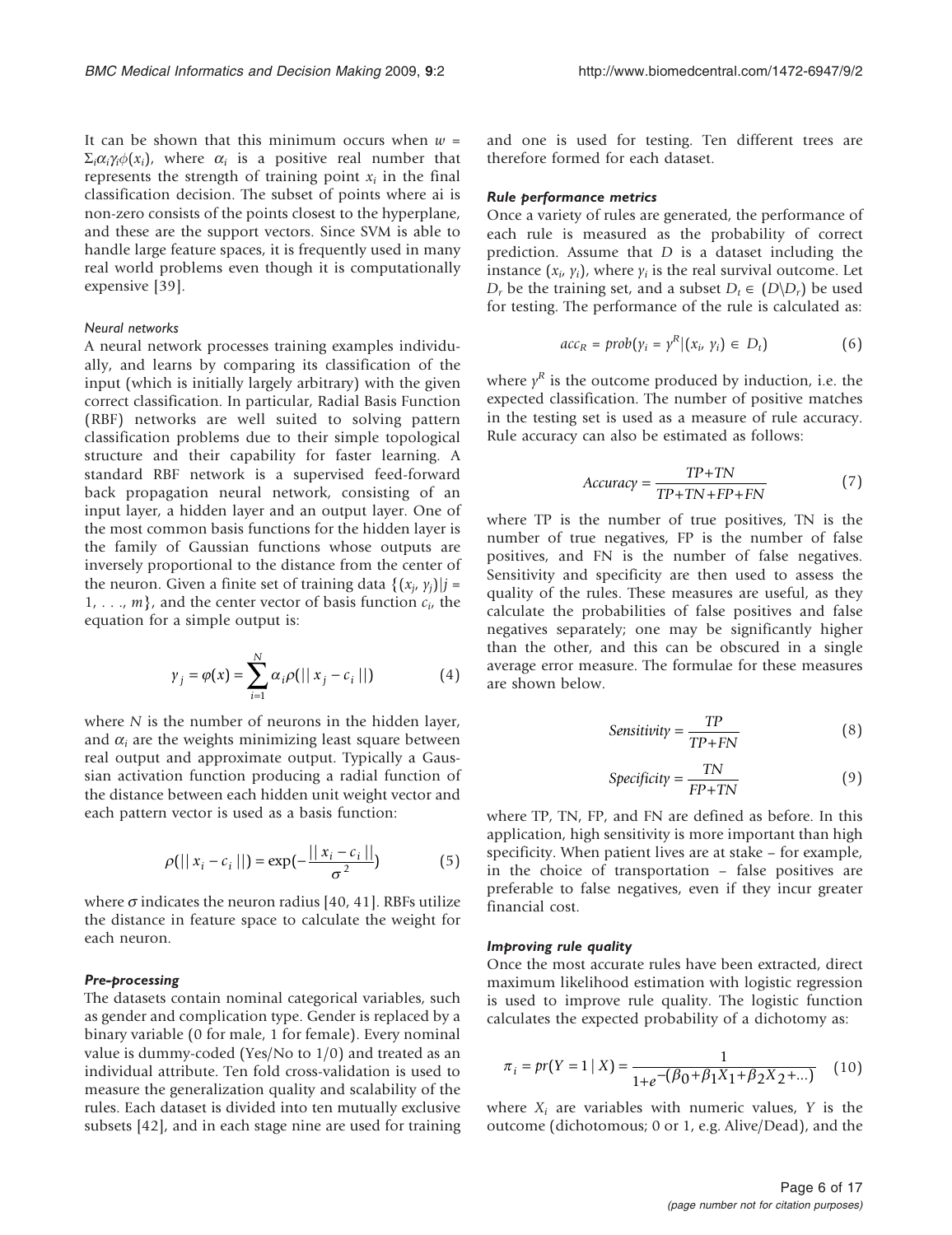$\beta$ 's are the regression coefficients that quantify the contributions of the numeric variables to the overall probability [\[22](#page-16-0)].

Logistic regression provides knowledge of the relationships and strengths among the multiple independent variables and the response variable. It does not assume any distribution on the independent variables; they do not have to be normally distributed, linearly related or of equal variance within each group. The most important interpretation from logistic regression is the odds ratio, which measures the strength of the partial relationship between an individual predictor and the outcome event [[43](#page-16-0)].

The advantage of using the logit scale for interpretation is that the relationship between the logit and the predictors is linear. To check this linearity assumption, we used scatter plot and residual analysis. The results showed linear relationships for all variables, though some were weaker than others. In the interests of brevity, in this paper we present the results for only two variables: Head AIS and Age. First, we present the scatter plot between the logit and its predictor, and then the residual plot between them using regression analysis. If the linearity assumption is satisfied, we would expect the residuals to vary randomly – i.e. they would not demonstrate any pattern. If the residual plot appears to form a curve, there may be a nonlinear relationship in the variable. This analysis was performed using statistical analysis software (SAS). Figure 1 and Figure [2](#page-7-0) present the scatter plots and residual plots using Age and Head AIS as the predictors for patient survival.

If the plots of the residuals versus the predictors do show curvature, a quadratic term should be tested for statistical significance for suggesting better model. If the coefficient for this quadratic term is significant, the quadratic term should be included. Even though our model does not show any strong curvature, we test the Head AIS variable using a quadratic term, to validate our results. The model is as follows:

$$
logit = \alpha + \beta x + \gamma x^2 \tag{11}
$$

where  $\alpha$  is an intercept term,  $\beta$  is a parameter of the predictor, and  $\gamma$  is a parameter of squared predictor. For the Head AIS variable, the estimate of  $\beta$  is -0.1820 (p value = 0.0015), and the estimate of  $\gamma$  is -0.0124 (p value = 0.2058). These p values indicate that Head AIS does not require a quadratic term; therefore, there is a linear relationship between the logit and its predictor.

To test the significance of the individual variables, we compare a reduced model that drops one of the



#### Figure 1

Scatter plots of logits and predictors. This figure presents two scatter plots, used to demonstrate that the relationship between the logit and the predictors is linear. The first scatter plot is of logit vs. Age (a continuous variable), and the second is of logit vs Head AIS (a discrete variable).

independent variables with a full model using log likelihood test. The likelihood ratio test itself does not tell us if any particular independent variables are more important than others. However, by estimating the maximum likelihood, we can analyze the difference between results for the full model and results for a nested reduced model which drops one of the independent variables. A non-significant difference indicates no effect on performance of the model, hence we can justify dropping the given variable. We call this directed MLE.

The test takes the ratio of the maximized value of the likelihood function for the full model  $(L_1)$  over the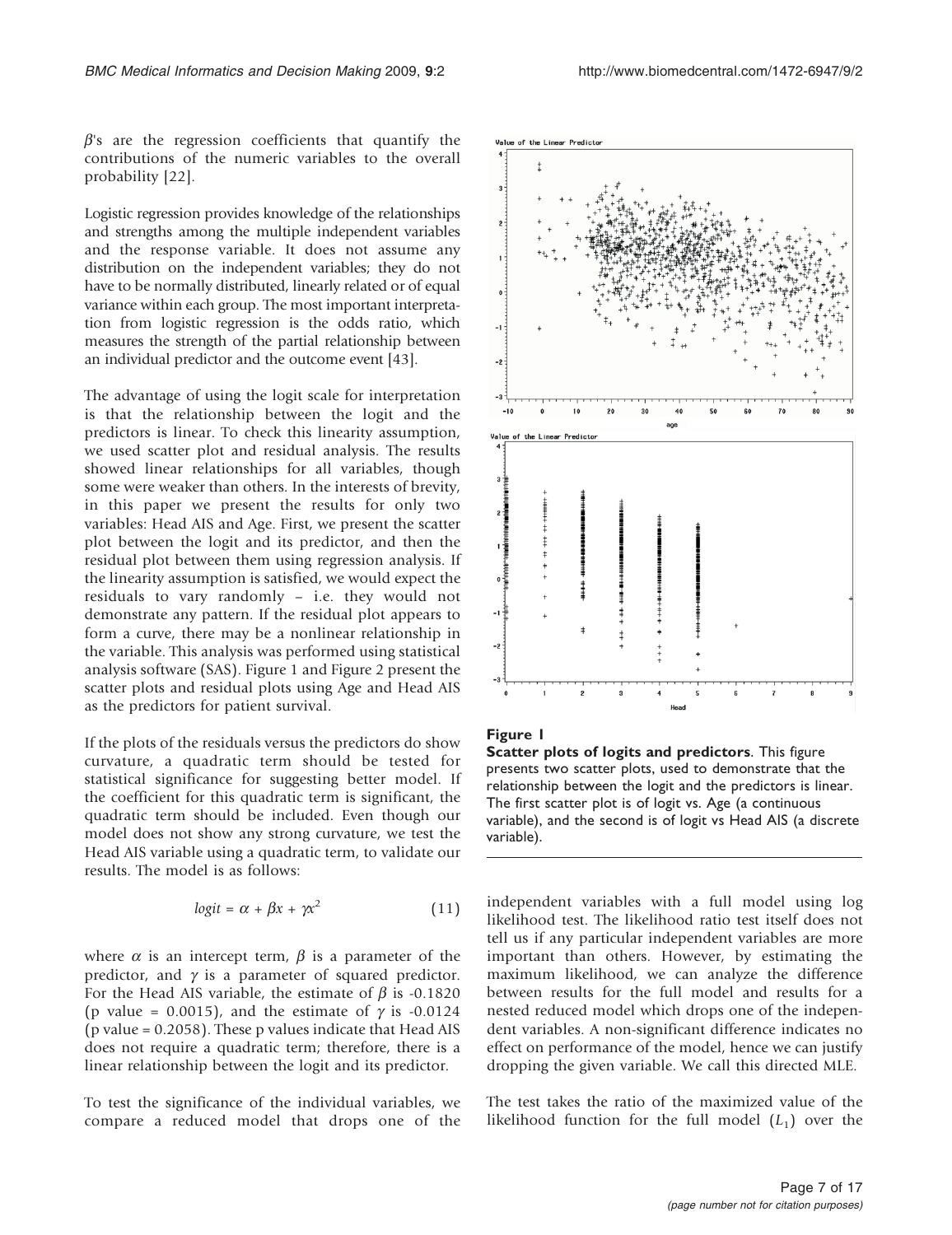<span id="page-7-0"></span>

#### Figure 2

Residual plots for logits and predictors. This figure presents two residual plots, used to demonstrate that the relationship between the logit and the predictors is linear. These plots were made using regression analysis. The first residual plot is between logit and Age (a continuous variable), and the second is between logit and Head AIS (a discrete variable).

maximized value of the likelihood function for the simpler model  $(L_0)$ . The resulting likelihood ratio is given by:

$$
-2\log(\frac{L_0}{L_1}) = -2[\log(L_0) - \log(L_1)] = -2(L_0 - L_1) \quad (12)
$$

If the chi-square value for this test is significant, the variable is considered to be a significant predictor. Following these tests, only the significant variables (p value <= .05) are selected.

Note that forward and stepwise model selections are also available to discover the significance of individual attributes [[19, 25\]](#page-16-0). In the literature of statistical regression, the stepwise method is commonly used to find the best subset of variables for outcome prediction, considering all possible combinations of variables. However, the stepwise approach may not guarantee that the most significant variables are selected due to the repetition of insertion and deletion. For example, age may not be selected as important variable; however,

physicians may believe that patient age is important in deciding treatment. Therefore, we prefer to use directed MLE for our medical application. Our other justification for using MLE is empirical; in our previous study [\[10](#page-15-0)], we found that the direct MLE method has slightly higher accuracy in finding significant variables than stepwise and forward model selection. A statistical analysis tool, in this case SAS, is used to calculate the significance of individual attributes.

#### Constructing reliable rules

As mentioned previously, SVM and neural networks do not directly produce grammatical rules; therefore, only CART and C4.5 are considered for rule extraction. Those variables identified as significant are used as input variables to CART and C4.5. Also, if a rule is created only to accommodate one or two examples, it may be too specific to be applied to the entire population. Consequently, only the rules with both high accuracy and a sufficiently large number of supporting examples are used to form the rule base. Note that SVM, Neural Networks and AdaBoost are still tested in the interests of performance comparision, even though they do not generate rules. These algorithms are in widespread use, and comparing them to the rule based CART and C4.5 algorithms tests and validates the accuracy and stability of the rule-based system.

#### **Results**

The average accuracy of survival prediction without any knowledge of pre-existing conditions is 73.9%, rising to 75.8% when this knowledge is included. The off-site dataset is therefore used for further prediction tests, as it contains records of pre-existing conditions. We discovered that knowledge of these conditions appears at the highest level of the tree when using CART and C4.5, indicating their potential importance in the decisionmaking process. In particular, coagulopathy (bleeding disorder), which can result in severe haemorrhage, may be among the most important factors to consider in patients with TBI.

Due to the transparent nature of the rule-based system used in this study, the generated rules can not only help trauma experts predict the likelihood of survival, but also provide the reasoning behind these predictions in order to help physicians better allocate their resources.

Since the total number of examples used for training is rather small, initially only rules with at least 85% prediction accuracy on the testing sets are included in the rule base. This threshold was chosen following discussion with trauma experts. However, we also incorporate rules with accuracy between 75% and 85%.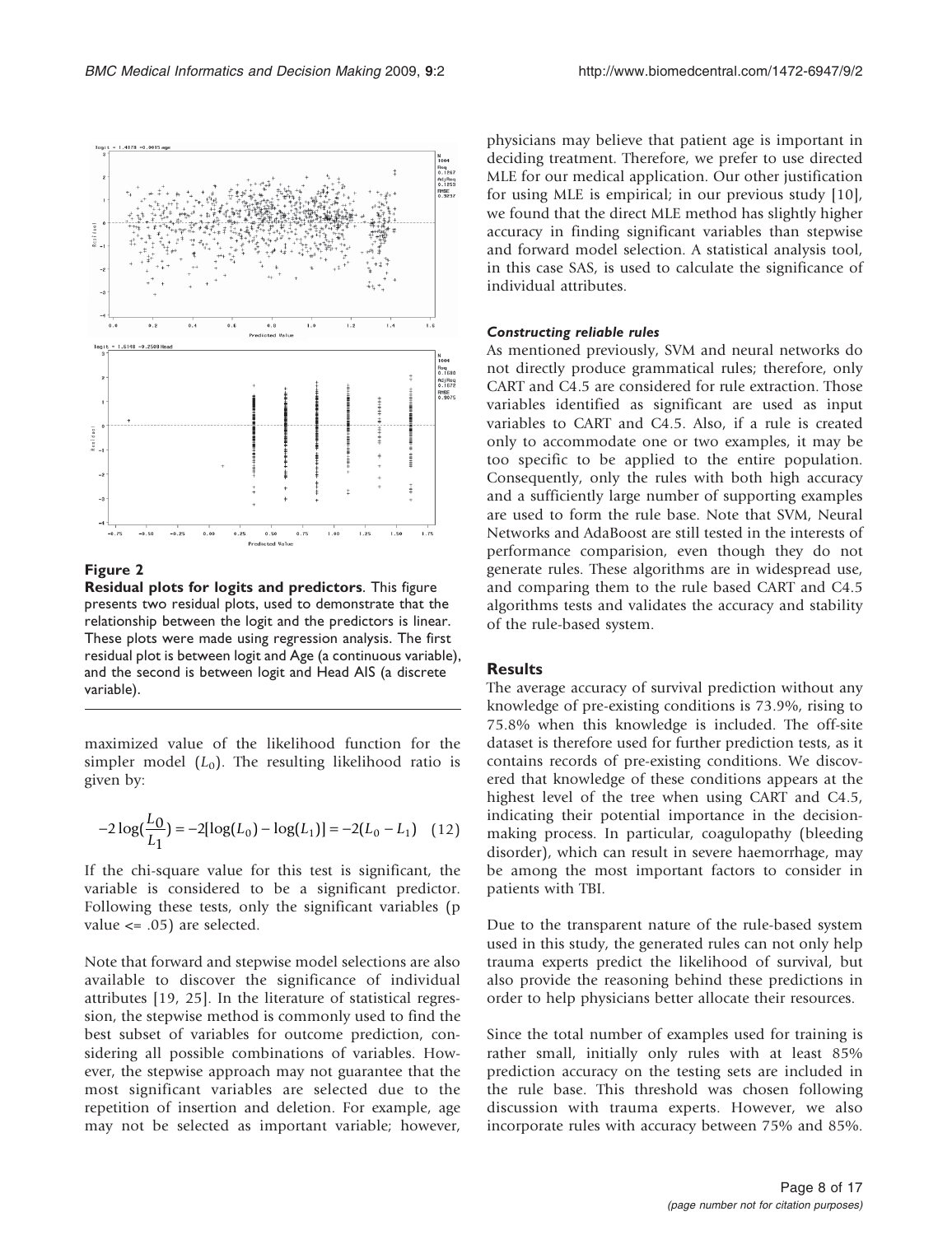There are two reasons for this. Firstly, the accuracy of a rule may be low due to the lack of of a truly complete database, rather than a flaw in the rule itself. Secondly, even though a rule may have low accuracy, it might include knowledge of hidden relationships between variables. For example, most trauma experts consulted believed that a patient with an ISS score over 25 would have little chance of survival. However, the survival probability might be higher for a patient with a high ISS score, but lower head and thorax AIS score, provided appropriate and prompt treatment is provided. Therefore, we will use those rules with accuracy between 75% and 85% as additional "supporting rules" in suggesting possible treatment. This issue is addressed further in the discussion section.

#### Significant variable selection

In order to improve the rule quality and accuracy, it is essential that we identify the key variables in the dataset. In addition, shorter rules that are based on fewer, more significant variables are more clinically useful for physicians. Direct MLE with logistic regression is used to

|  | Table 4: Significant variables of off-site dataset |  |  |  |  |
|--|----------------------------------------------------|--|--|--|--|
|--|----------------------------------------------------|--|--|--|--|

accurately extract these key variables from our helicopter and off-site datasets; the results for the off-site dataset are presented in Table 4. It can be seen that nine important variables are identified. Using standard deviations, Wald chi-squares are computed on each variable and the odd ratios are interpreted as showing a strong relationship between the outcome and the independent variables. Table 5 presents the significant variables extracted from the helicopter dataset. Only five of the eleven original variables are identified as significant.

In this study the scale of the data is small and several variables are unknown, so participating physicians assisted in identifying significant variables. These physicians selected age, GCS, blood pressure, pulse rate, respiration rate, and airway as important factors.

#### Measuring performance

The prediction results of five different machine learning methods are compared in Table 6. The performance for all algorithms is clearly superior when only significant variables are used. In addition, using only the most

| Variable     | <b>Coefficient</b> | Walds $\chi^2$ | P-value | <b>Odd Ratios</b> | Mean $±$ S.D.     |
|--------------|--------------------|----------------|---------|-------------------|-------------------|
| AIS Head     | $-0.58$            | 23.61          | < 0001  | 0.56              | $3.25 \pm 1.64$   |
| AIS Thorax   | $-0.13$            | 4.37           | 0.003   | 0.88              | $2.33 \pm 1.78$   |
| ID*          | 1.27               | 5.70           | 0.02    | 3.55              |                   |
| $M^*$        | 1.43               | 19.44          | < 0001  | 4.18              |                   |
| ARDS*        | 0.98               | 20.24          | < .0001 | 2.66              |                   |
| $Cg^*$       | 0.63               | 24.96          | < 0001  | 1.88              |                   |
| Age          | $-0.03$            | 29.22          | < 0001  | 1.03              | $44.15 \pm 21.70$ |
| <b>EDRTS</b> | $-0.27$            | 4.94           | 0.03    | 0.77              | $12.10 \pm 16.03$ |
| <b>ISS</b>   | 0.02               | 6.06           | 0.01    | 1.02              | $15.82 \pm 19.03$ |

Categorical variables are starred. Cg stands for Coagulapathy; MI for Myocardial Infarction; ARDS for Acute Respiratory Distress Syndrome; ID for Insulin Dependent; EDRTS for Emergency Department Revised Trauma Score; ISS for Injury Severity Score.

| Table 5: Significant Variables of Helicopter dataset |  |  |  |
|------------------------------------------------------|--|--|--|
|------------------------------------------------------|--|--|--|

| Variable              | Coefficient | Wals $\chi^2$ | P-value | <b>Odd Ratios</b> | Mean $±$ S.D.      |
|-----------------------|-------------|---------------|---------|-------------------|--------------------|
| Age                   | $-0.02$     | 3.17          | < 0001  | 0.98              | $31.79 \pm 17.50$  |
| <b>Blood Pressure</b> | 0.01        | 2.85          | 0.01    | 0.01              | $129.45 \pm 30.51$ |
| <b>ISS-HN</b>         | 0.01        | 0.003         | 0.25    | I.II              | $3.22 \pm 1.00$    |
| <b>ISS</b>            | $-0.14$     | 36.47         | 0.02    | 0.87              | $19.56 \pm 11.09$  |

ISS stands for Injury Severity Score; ISS-HN for Head/Neck Injury Severity Score.

Table 6: Performance comparison of five machine learning methods

|                        | Logistic | <b>AdaBoost</b> | C4.5  | <b>CART</b> | <b>SVM</b> | <b>RBF NN</b> |
|------------------------|----------|-----------------|-------|-------------|------------|---------------|
| All Variables          | 69.4%    | 70%             | 68%   | 75.6%       | 73%        | 67.2%         |
| Significant Vars. only | 72.9%    | 73%             | 75.2% | 77.6%       | 79%        | 79.04%        |

The five chosen machine learning algorithms are AdaBoost, C4.5, CART, SVM, and RBF Neural Network.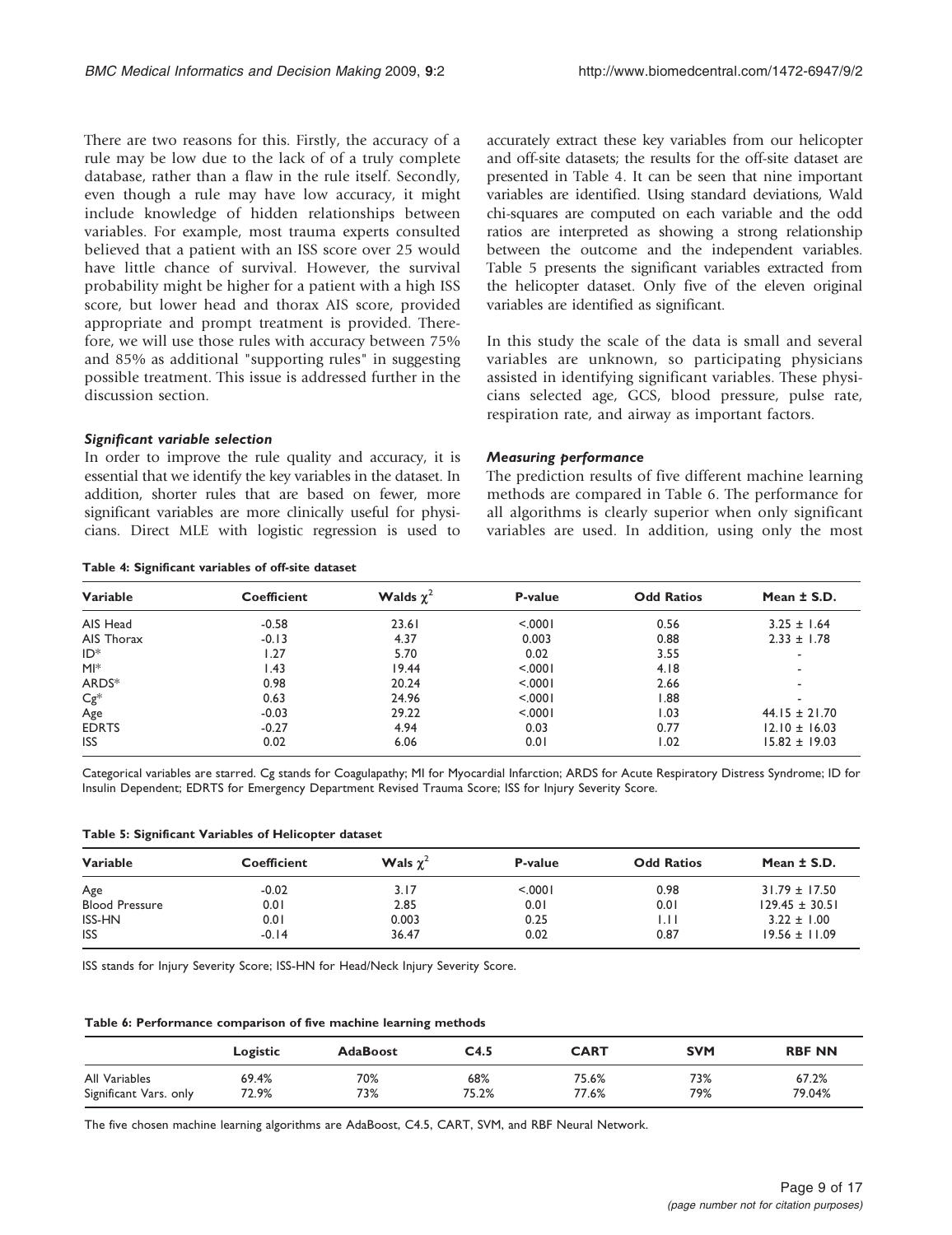significant variables is shown to result in a more balanced testing-training performance. Discussion with physicians revealed that generated recommendations and predictions must be transparent in their reasoning; our system therefore uses CART and C4.5 to predict patient survival. If physicians understand the reasoning behind decisions and it follows their own, their confidence in the system may be increased. If the system's reasoning is clinically meaningless, they can choose to disregard the recommendation; however, if the reasoning has some clinical merit, this may alert them to previously hidden factors affecting patient outcome.

Table 7 presents the performance accuracy in outcome prediction (rehabilitation or home) for the off-site dataset, and prediction of ICU days for the helicopter dataset. In both cases, only the significant variables are used. No attempt is made to use all available variables, since the survival prediction test has already confirmed the improved performance when using only significant variables.

We also generate Receiver Operating Characteristic (ROC) curves – plots of the true positive rate (sensitivity) versus the false positive rate (1-specificity) – in order to evaluate the model performance. First, we perform ROC analysis on the patient surivival prediction results. Table 8 compares the area under the curve (AUC) for the ROC curves generated using all available variables and significant-only variables. The table shows that results are improved when using only significant variables in the model. Therefore, when dealing with the helicopter dataset, we only perform ROC analysis on the significant-variable-only model. The results are presented in Table 9. Notice that there is no large difference in ROC analysis results among the various machine learning methods. However, when the dataset is small – such as our data used for ICU days prediction – logistic regression outperforms the other methods. Figure 3 and Figure [4](#page-10-0) present sample ROC plots for logistic regression using only significant variables for survival and ICU days prediction respectively.

#### Constructed database using CART and C4.5

Numerous rules were generated with the CART and C4.5 rule extraction algorithm. Following discussion with trauma

Table 7: Prediction results for outcome and ICU days

|                      | Logistic | <b>AdaBoost</b> | C4.5  | <b>CART</b> | <b>SVM</b> | <b>RBF NN</b> |
|----------------------|----------|-----------------|-------|-------------|------------|---------------|
| <b>Exact Outcome</b> | 74.6%    | 73%             | 75.6% | 72%         | 72.6%      | 72.8%         |
| Days in ICU          | 80.6%    | 78.7%           | 77.1% | 77.4%       | 80.1%      | 77.4%         |

This table compares the performance of logistic regression alone and the five chosen machine learning algorithms in predicting exact outcome (for off-site dataset) and ICU length of stay (for helicopter dataset).

Table 8: Performance comparison of AUC in ROC curve analysis

|                                            |                | Logistic AdaBoost | C4.5           | <b>CART</b>  | <b>SVM</b>     |
|--------------------------------------------|----------------|-------------------|----------------|--------------|----------------|
| All Variables<br>Significant<br>Vars. only | 63.7%<br>66.9% | 63.1%<br>67.5%    | 58.1%<br>63.2% | 60%<br>64.6% | 64.5%<br>67.6% |

Table 9: ROC performance in Exact outcome and ICU days predictions

| Variable           |       | Logistic AdaBoost C4.5 |             | CART | <b>SVM</b> |
|--------------------|-------|------------------------|-------------|------|------------|
| Exact out-<br>come | 76.8% | 76.4%                  | 71.9% 71.5% |      | 68.7%      |
| Days in ICU 79.2%  |       | 74.6%                  | 76.6%       | 73%  | 71.9%      |

ROC Curve for survival Prediction with significant variables



#### Figure 3

ROC plot for Logistic regression on survival prediction. This figure presents the ROC plot obtained when applying logistic regression for survival prediction, using only significant variables. Tables 8 and 9 contain AUC (area under curve) results for the other machine learning methods and the other prediction scenarios.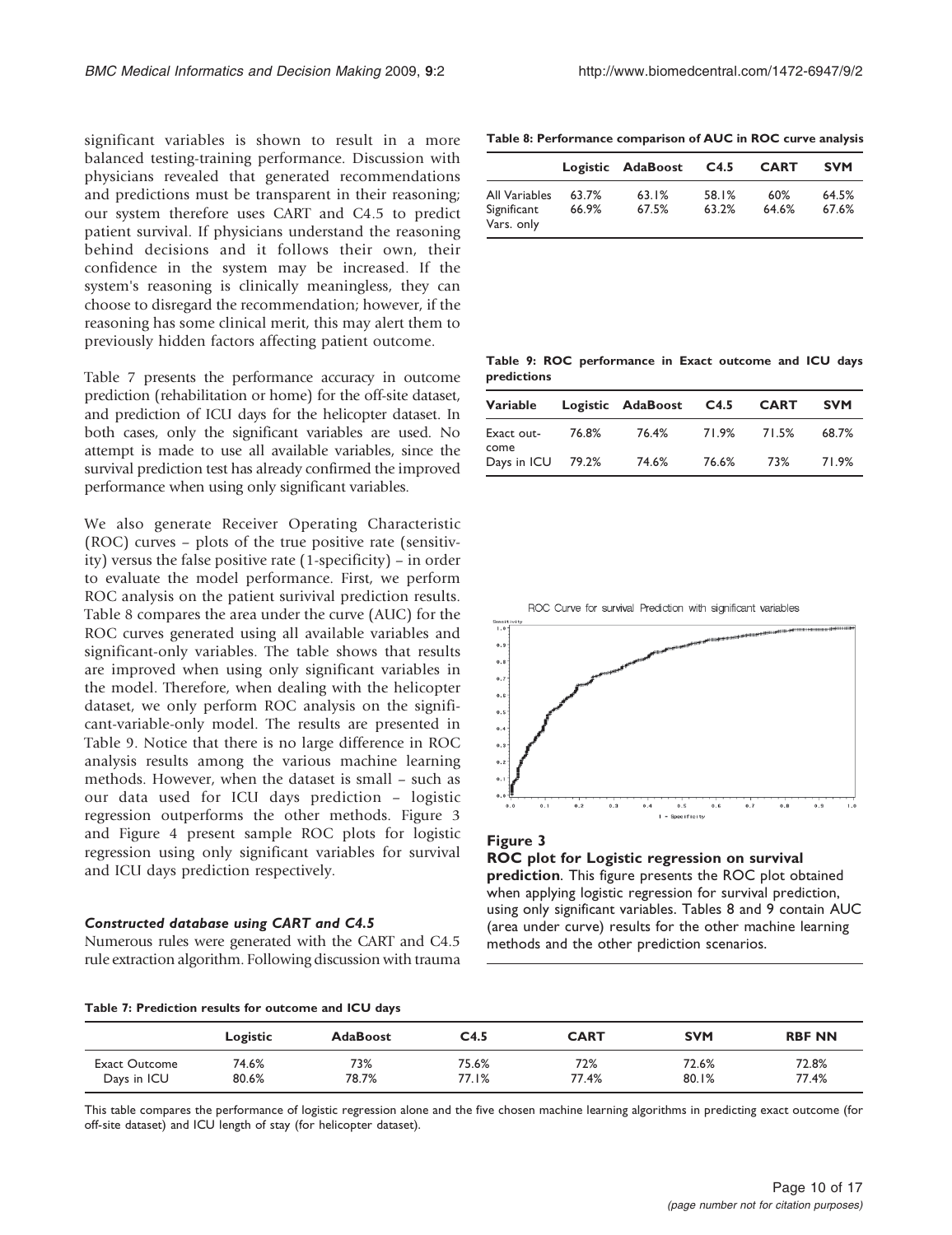<span id="page-10-0"></span>

Figure 4 ROC plot for Logistic regression on ICU days prediction. This figure presents the ROC plot obtained when applying logistic regression for ICU days prediction, using only significant variables.

experts, we identified the robust rules as those with over 85% accuracy. For survival prediction, the average rule accuracy using all available variables is 82%, and 83.9% when using only the most significant variables.

Table 10 presents the most reliable generated rules for survival prediction (> 85% accuracy); Table [11](#page-11-0) contains

survival rules with accuracy between 75% and 85%. Similarly, Table [12](#page-12-0) presents the most reliable generated rules for outcome prediction (> 85% accuracy), and Table [13](#page-13-0) contains outcome rules with accuracy between 75% and 85%. Finally, Table [14](#page-14-0) presents the most reliable generated rules for ICU days prediction (> 85% accuracy), and Table [15](#page-15-0) contains ICU days rules with accuracy between 75% and 85%. Note that the rules with accuracy between 75% and 85% may not be sufficiently reliable, yet may contain useful pattern information, as described in the discussion section.

#### **Discussion**

We developed a computer-aided rule-base using significant variables selected via logistic regression, and showed that the approximations of the variables help increase rule quality. Our intent is to extract and formulate medical diagnostic knowledge into an appropriate set of transparent decision rules that can be used in a computer-assisted decision making system. The proposed method extracts the most significant variables using logistic regression with direct maximization likelihood estimation. By comparing the performances using five machine learning algorithms – AdaBoost, C4.5, CART, RBF neural network, and SVM – using all available

Table 10: Extracted reliable rules for survival prediction (> 85% accuracy)

| <b>Rules</b>                                                                                                           | <b>Test Accuracy</b> | <b>Method</b> |
|------------------------------------------------------------------------------------------------------------------------|----------------------|---------------|
| $(Cg = 'Yes')$ and HEAD < 2 and AGE < 76.65 Then Alive                                                                 | 29/34(85.3%)         | <b>CART</b>   |
| $(Cg = 'No')$ and $(MI = 'No')$ and AGE < 61.70 and HEAD $\leq$ 4 and (ARDS = 'No') Then Alive                         | 334/375(89.1%)       | <b>CART</b>   |
| $(Cg = 'No')$ and $(MI = 'No')$ and HEAD $\geq 5$ and AGE < 22.35 Then Alive                                           | 55/64(85.9%)         | <b>CART</b>   |
| $ISS \geq 28$ and $(Cg = 'No')$ and THORAX $\leq 4$ and 62.25 $\leq$ AGE $\leq 69.00$ and EDRTS $\geq 2.88$ Then Alive | 10/11(90.9%)         | <b>CART</b>   |
| $ISS \geq 23$ and $(Cg = 'No')$ and THORAX $\leq 4$ and 69 $\leq$ AGE $\leq 72.35$ Then Alive                          | 13/15(86.7%)         | <b>CART</b>   |
| HEAD $\leq$ 2 and (MI = 'No') and (Cg = 'No') and AGE $\leq$ 62 Then Alive                                             | 182/206(88.3%)       | C4.5          |
| (MI = 'Yes') and AGE $\leq$ 62 and EDRTS > 5.39 and ISS $\leq$ 25 Then Alive                                           | 19/20(95%)           | C4.5          |
| THORAX > 3 and HEAD $\leq$ 4 and (ARDS = 'No') and AGE $\leq$ 62 Then Alive                                            | 126/148(85.1%)       | C4.5          |
| THORAX $\leq$ 2 and EDRTS $\leq$ 0.87 and ISS > 38 Then Dead                                                           | 12/13(92.3%)         | C4.5          |
| $(MI = 'Yes')$ and AGE > 82.6 Then Dead                                                                                | 16/18(88.9%)         | C4.5          |
| $(MI = 'Yes')$ and $ISS > 30$ Then Dead                                                                                | 45/50(90%)           | C4.5          |
| $HEAD > 4$ and $(MI = 'Yes')$ Then Dead                                                                                | 25/27(92.6%)         | C4.5          |
| (Cg = 'Yes') and HEAD $\leq$ 4 and AGE > 78 Then Dead                                                                  | 12/14(85.7%)         | C4.5          |
| (ID = 'Yes') and AGE > 78 and (MI = 'Yes') and HEAD $\leq$ 4 Then Dead                                                 | 27/31(87.1%)         | C4.5          |
| HEAD > 0 and HEAD $\leq$ 2 and (ID = 'Yes') and (ARDS = 'No') and AGE $\leq$ 75.2 Then Alive                           | 107/118(90.7%)       | C4.5          |
| $(ID = 'Yes')$ and $(MI = 'Yes')$ and HEAD > 3 Then Dead                                                               | 43/49(87.8%)         | C4.5          |
| $(MI = 'Yes')$ and $(ID = 'Yes')$ and $AGE > 78$ Then Dead                                                             | 32/37(86.5%)         | C4.5          |
| $HEAD > 4$ and $(MI = 'Yes')$ Then Dead                                                                                | 25/27(92.6%)         | C4.5          |
| $(MI = 'Yes')$ and $ISS > 30$ Then Dead                                                                                | 45/50(90%)           | C4.5          |
| $(MI = 'Yes')$ and AGE > 79.6 and ISS > 12 Then Dead                                                                   | 27/30(90%)           | C4.5          |
| (Cg = 'Yes') and HEAD $\leq$ 4 and AGE > 79.6 Then Dead                                                                | 12/14(85.7%)         | C4.5          |
| (ARDS = 'No') and (MI = 'No') and (Cg = 'No') and HEAD $\leq$ 4 and AGE $\leq$ 62 Then Alive                           | 335/376(89.1%)       | C4.5          |
| $(MI = 'Yes')$ and $(ID = 'Yes')$ and $AGE > 78$ Then Dead                                                             | 15/16(93.8%)         | C4.5          |
| (MI = 'Yes') and HEAD $\leq$ 4 and ISS > 38 Then Dead                                                                  | 29/34(85.3%)         | C4.5          |
| $(MI = 'Yes')$ and AGE $\leq$ 61.6 and ISS > 27 Then Dead                                                              | 26/30(86.7%)         | C4.5          |
| HEAD = 2 and (MI = 'No') and AGE $\leq$ 62 and ISS $\leq$ 38 Then Alive                                                | 235/270(87%)         | C4.5          |
| THORAX > 0 and (ID = 'Yes') and ISS $\leq$ 30 Then Alive                                                               | 13/14(92.9%)         | C4.5          |

Reliable rules are defined as those with accuracy greater than 85%. Cg stands for coagulopathy; MI for myocardial infarction; ARDS for Acute Respiratory Distress Syndrome; EDRTS for Emergency Department Revised Trauma Score; ISS for Injury Severity Score; ID for Insulin-Dependent.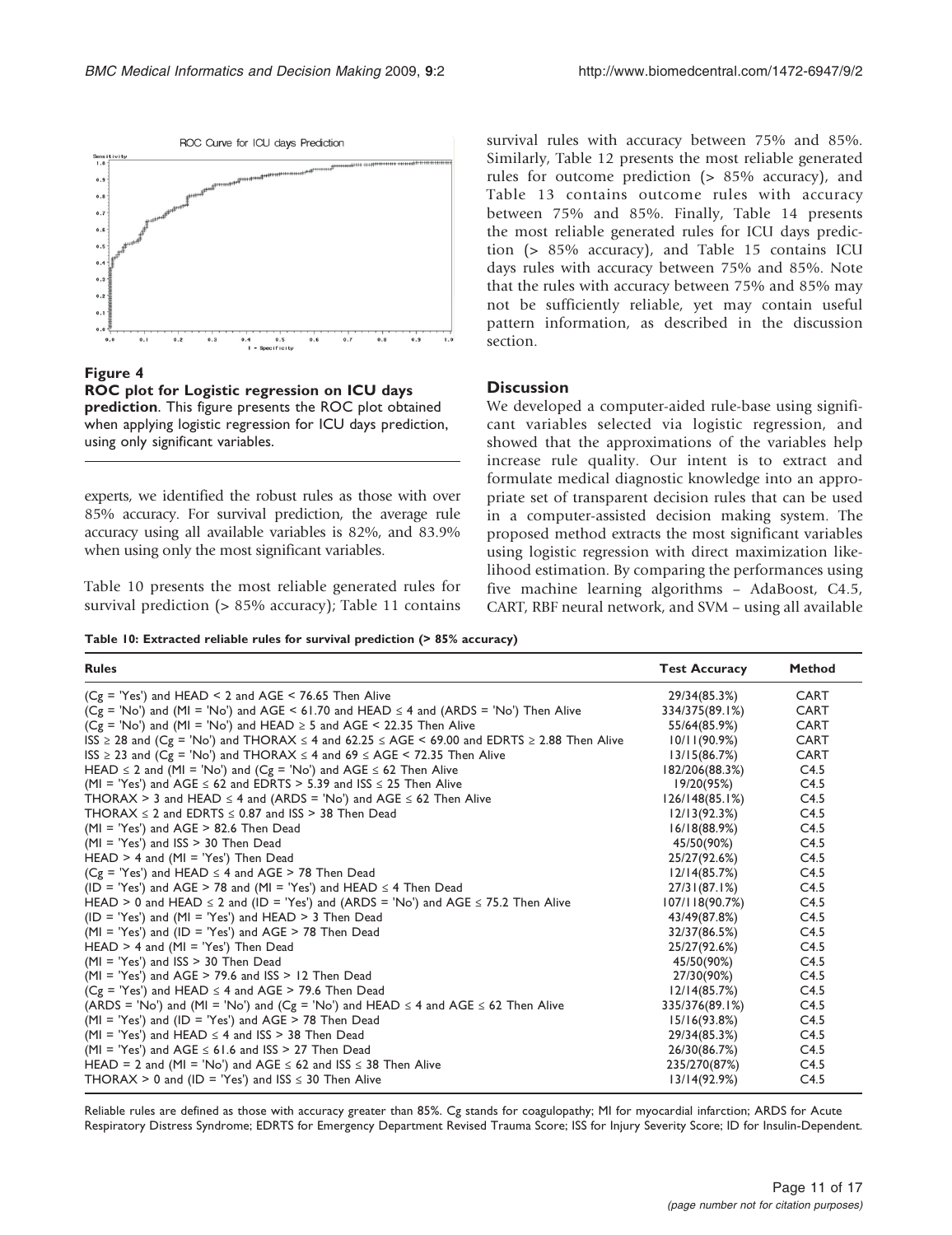#### <span id="page-11-0"></span>Table 11: Extracted supporting rules for survival prediction (75% – 85% accuracy)

| <b>Rules</b>                                                                                                              | Test Acc.       | Method       |
|---------------------------------------------------------------------------------------------------------------------------|-----------------|--------------|
| $(Cg = 'Yes')$ and 2.5 $\leq$ HEAD < 3.5 and EDRTS < 6.07 and 35.65 $\leq$ AGE < 55.25 Then Alive                         | 10/12(83.3%)    | <b>CART</b>  |
| $(Cg = 'Yes')$ and HEAD $\geq 3$ and EDRTS $\geq 6.07$ and THORAX < 1 Then Alive                                          | 33/43 (76.7%)   | <b>CART</b>  |
| $(Cg = 'No')$ and $(MI = 'No')$ and $AGE < 61.70$ and $(ARDS = 'Yes')$ and HEAD < 3 Then Alive                            | 50/59(84.7%)    | <b>CART</b>  |
| $(Cg = 'No')$ and $(MI = 'No')$ and ISS = 24 and 61.70 = AGE < 68.90 and HEAD $\leq$ 3 Then Dead                          | 11/13(84.6%)    | <b>CART</b>  |
| $AGE \leq 61.70$ and HEAD $\leq 4$ and (MI = 'No') Then Alive                                                             | 625/793(78.8%)  | <b>CART</b>  |
| HEAD $\geq$ 5 and (Cg = 'No') and AGE < 22.85 Then Alive                                                                  | 60/73(82.2%)    | <b>CART</b>  |
| HEAD $\ge$ 5 and (Cg = 'No') and EDRTS < 5.02 and 22.85 $\le$ AGE < 28 and ISS $\ge$ 33 Then Dead                         | 11/13(84.6%)    | <b>CART</b>  |
| $ISS \geq 23$ and (ID = 'Yes') and 61.70 $\leq$ AGE < 80.50 and (ARDS = 'No') and (Cg = 'Yes') Then Dead                  | 12/15(80.0%)    | <b>CART</b>  |
| $ISS \geq 23$ and (ID = 'Yes') and AGE $\geq 80.50$ Then Dead                                                             | 42/51(82.4%)    | <b>CART</b>  |
| AGE $\leq$ 61.70 and (Cg = 'Yes') and HEAD $\leq$ 3 and ISS $\leq$ 42 Then Alive                                          | 47/56(83.9%)    | <b>CART</b>  |
| $AGE \leq 61.70$ and $(Cg = 'No')$ and $(MI = 'No')$ Then Alive                                                           | 559/706 (79.2%) | <b>CART</b>  |
| (MI = 'No') and (Cg = 'Yes') and HEAD $\leq$ 3 and AGE $\leq$ 60.40 and ISS $\leq$ 42 Then Alive                          | 47/56(83.9%)    | <b>CART</b>  |
| (MI = 'No') and (Cg = 'No') and ISS $\leq$ 23 and EDRTS < 6.07 Then Alive                                                 | 578/728(79.4%)  | <b>CART</b>  |
| $AGE \le 62$ and HEAD $\le$ 4 and ISS $\le$ 25 Then Alive                                                                 | 648/822(78.8%)  | <b>CART</b>  |
| HEAD $\geq$ 5 and (Cg = 'No') and AGE < 22.85 Then Alive                                                                  | 60/73(82.2%)    | <b>CART</b>  |
| $ISS \geq 23$ and AGE $\geq 80.50$ Then Dead                                                                              | 45/55(81.8%)    | <b>CART</b>  |
| $AGE \leq 61.70$ and HEAD $\leq 4$ and (MI = 'No') Then Alive                                                             | 625/793(78.8%)  | <b>CART</b>  |
| AGE $\le$ 61.60 and (MI = 'No') and ISS $\le$ 42 and (Cg = 'Yes') and HEAD $\le$ 3 Then Alive                             | 47/56(83.9%)    | CART         |
| $AGE \leq 61.60$ and HEAD $\leq 4$ and (MI = 'No') and (Cg = 'No') Then Alive                                             | 421/503(83.7%)  | CART         |
| $AGE \ge 61.60$ and $ISS \ge 23$ and $(Cg = 'Yes')$ Then Dead                                                             | 44/54(81.5%)    | <b>CART</b>  |
| AGE $< 61.70$ and HEAD $\leq 4$ and (ISS $< 27$ ) Then Alive                                                              | 646/820(78.8%)  | <b>CART</b>  |
| HEAD $\geq$ 5 and (Cg = 'No') and 22.35 $\leq$ AGE < 25.85 and (MI = 'No') and ISS $\geq$ 30 Then Dead                    | 10/13(76.9%)    | <b>CART</b>  |
| $ISS \geq 23$ and 61.70 $\leq$ AGE $\leq$ 74.10 and EDRTS $\leq$ 2.88 Then Dead                                           | 21/28(75.0%)    | CART         |
| $ISS \geq 23$ and AGE $\geq 74.10$ Then Dead                                                                              | 92/119(77.3%)   | <b>CART</b>  |
| $(MI = 'No')$ and HEAD $\leq$ 4 and AGE $\leq$ 62 ISS $\leq$ 38 Then Alive                                                | 508/612(83%)    | C4.5         |
| $3 \leq HEAD \leq 4$ and (MI = 'No') and (ID = 'Yes') and (Cg = 'No') and ISS $\leq 59$ Then Alive                        | 138/175(78.9%)  | C4.5         |
| HEAD > 1 and ( $MI = 'Yes'$ ) and $ISS > 22$ Then Dead                                                                    | 59/70(84.3%)    | C4.5         |
| HEAD > 3 and (MI = 'Yes') Then Dead                                                                                       | 49/58(84.5%)    | C4.5         |
|                                                                                                                           |                 |              |
| $(Cg = 'No')$ and $(MI = 'No')$ and $2 < HEAD \le 4$ and EDRTS $\le 2.2$ and (ARDS = 'Yes') and ISS $\le 38$ Then Dead    | 12/15(80%)      | C4.5<br>C4.5 |
| (MI = 'No') and (ID = 'Yes') and (Cg = 'Yes') and AGE > 61.6 Then Dead                                                    | 24/32(75%)      |              |
| (ID = 'No') and HEAD $\leq$ 3 and AGE $\leq$ 82.6 and ISS $\leq$ 22 Then Alive                                            | 236/305(77.4%)  | C4.5         |
| HEAD $\leq$ 4 and (MI = 'No') and AGE $\leq$ 60.8 and ISS $\leq$ 38 Then Alive                                            | 504/607(83%)    | C4.5         |
| HEAD $\leq$ 4 and AGE $\leq$ 78 and EDRTS $>$ 7.55 and ISS $\leq$ 30 Then Alive                                           | 207/263(78.7%)  | C4.5         |
| $(MI = 'Yes')$ and $ISS > 27$ Then Dead                                                                                   | 50/60(83.3%)    | C4.5         |
| HEAD $\leq$ 3 and AGE $\leq$ 78 and 11 < ISS $\leq$ 27 Then Alive                                                         | 290/368(78.8%)  | C4.5         |
| $(Cg = 'No')$ and HEAD $\leq$ 3 and AGE $\leq$ 78 Then Alive                                                              | 353/459(76.9%)  | C4.5         |
| (MI = 'Yes') and EDRTS $\leq$ 5.39 Then Dead                                                                              | 41/51(80.4%)    | C4.5         |
| HEAD > 0 and (MI = 'Yes') and THORAX > 2 and (ID = 'No') Then Dead                                                        | 50/63(79.4%)    | C4.5         |
| $(Cg = 'No')$ and $(MI = 'No')$ and $2 < HEAD \le 4$ and EDRTS $\le 1.47$ and $(ARDS = 'Yes')$ and $ISS \le 41$ Then Dead | 13/17(76.5%)    | C4.5         |
| HEAD $\leq$ 4 and (MI = 'No') and AGE $\leq$ 62 and ISS $\leq$ 41 Then Alive                                              | 555/678(81.9%)  | C4.5         |
| HEAD $\leq$ 4 and AGE $\leq$ 79.6 and EDRTS $>$ 7.55 and ISS $\leq$ 30 Then Alive                                         | 214/275(77.8%)  | C4.5         |
| (MI = 'No') and HEAD $\leq$ 4 and AGE $\leq$ 61.6 and ISS $\leq$ 34 Then Alive                                            | 469/562(83.5%)  | C4.5         |
| HEAD $\leq$ 3 and AGE $\leq$ 61.6 and ISS $\leq$ 38 Then Alive                                                            | 420/503(83.5%)  | C4.5         |
| $(MI = 'Yes')$ and $(ID = 'Yes')$ and $AGE > 68.5$ Then Dead                                                              | 47/60(78.3%)    | C4.5         |
| $(ARDS = 'No')$ and HEAD $\leq$ 3 and AGE $\leq$ 61.9 Then Alive                                                          | 276/326(84.7%)  | C4.5         |
| $(ID = 'No')$ and $(MI = 'Yes')$ and EDRTS > 5.39 and ISS $\leq$ 14 Then Alive                                            | 21/25(84%)      | C4.5         |

Though these rules are not reliable enough for practical use, they can contain pattern information which may be of interest to physicians. Cg stands for coagulopathy; MI for myocardial infarction; ARDS for Acute Respiratory Distress Syndrome; EDRTS for Emergency Department Revised Trauma Score; ISS for Injury Severity Score; ID for Insulin-Dependent.

variables and significant variables only, we found that using only the most significant variables provides a considerable improvement in performance. All five methods show improvement across all-available and significant-variables-only, indicating that our proposed selection method is robust and efficient.

The performance of individual rules was measured; reliable rules were identified as those with accuracy above 85%. In addition, all rules we selected were considered reliable if the number of cases in the dataset matching the rule was higher than a specified threshold. Rule sensitivity and specificity were also measured, and the average sensitivity and specificity for the three outcome pairs (alive/dead, home/read, severe/ non-severe) are 87.4% and 88.4% respectively. This indicates that our method performs well. Some additional improvements may be needed to improve rule quality. In particular, large and well balanced datasets across all outcome classes could improve overall quality,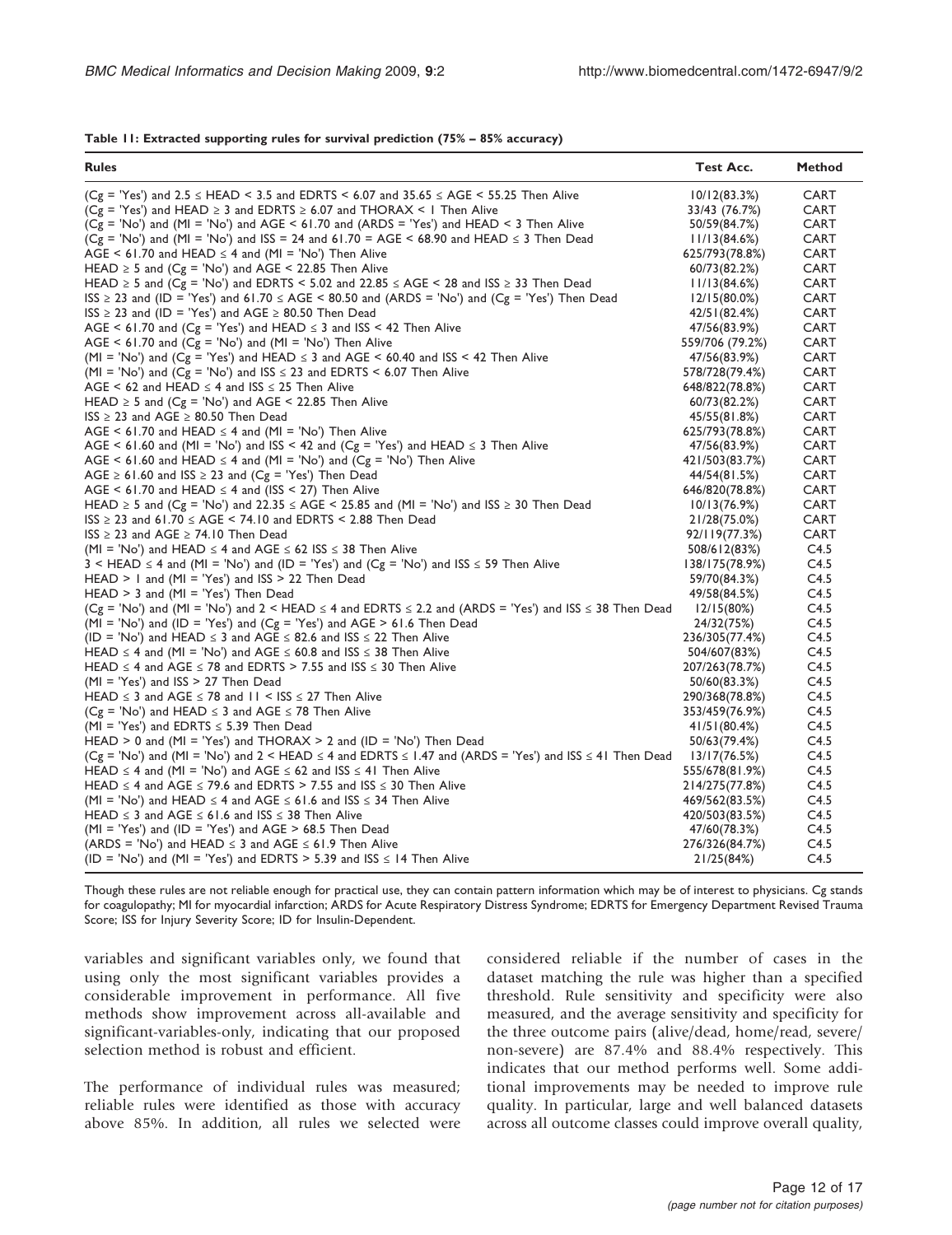#### <span id="page-12-0"></span>Table 12: Extracted reliable rules for outcome prediction (> 85% accuracy)

| 17/19(89.5%)<br><b>CART</b><br>69/79(87.3%)<br><b>CART</b><br>HEAD ≥ 4 and FSBP < 171 and EDRTS < 2.25 Then Rehab<br>125/135(92.6%)<br>CART<br>45/52(86.5%)<br><b>CART</b><br>EDRTS $\ge$ 5.36 and AGE < 48.15 and THORAX $\ge$ 1 and ISS $\le$ 21 Then Home<br>23/27(85.2%)<br><b>CART</b><br>EDRTS $\ge$ 5.36 and AGE $\ge$ 48.15 and EDGCSTOTAL $\ge$ 9 and ISS $\le$ 25 Then Rehab<br>CART<br>61/65(93.8%)<br>EDRTS < 5.02 and HEAD $\leq$ 3 and 11.65 $\leq$ AGE < 24.40 and EDGCSTOTAL $\leq$ 8 and FSBP $\geq$ 108 and<br>24/28(85.7%)<br><b>CART</b><br>THORAX $\leq$ 4 Then Rehab<br>EDRTS < 5.02 and HEAD $\leq$ 3 and 26.05 $\leq$ AGE < 37.30 and EDGCSTOTAL $\leq$ 8 and FSBP $\geq$ 108 Then Rehab<br>22/24(91.7%)<br><b>CART</b><br>EDRTS $\le$ 5.02 and HEAD $\le$ 3 and AGE $\ge$ 43.30 Then Rehab<br>50/55(90.9%)<br><b>CART</b><br>EDRTS $\le$ 5.02 and HEAD $\ge$ 4 Then Rehab<br><b>CART</b><br>179/201(89.1%)<br>EDRTS $\ge$ 5.02 and AGE < 48.15 and THORAX $\ge$ 1 and ISS $\le$ 21 Then Home<br>23/27(85.2%)<br><b>CART</b><br>EDRTS $\geq$ 5.02 and 24.25 $\leq$ AGE < 48.15 and THORAX $\geq$ 1 and 22 $\geq$ ISS < 28 and FSBP < 146 Then Home<br>11/12(91.7%)<br>CART<br>EDRTS $\ge$ 5.02 and AGE < 48.15 and THORAX $\ge$ 1 and ISS $\ge$ 22 and 74 $\le$ FSBP $\le$ 93 Then Rehab<br>10/11(90.9%)<br><b>CART</b><br>EDRTS $\ge$ 5.02 and AGE $\ge$ 48.15 and EDGCSTOTAL $\ge$ 9 and ISS $\ge$ 24.50 Then Rehab<br>104/122(85.2%)<br>CART<br>EDRTS < 2.69 and 113 $\leq$ FSBP $\leq$ 170 and HEAD $\leq$ 3 Then Rehab<br><b>CART</b><br>49/57(86.0%)<br>EDRTS < 2.69 and FSBP $\leq$ 170 and HEAD $\geq$ 4 Then Rehab<br>126/137(92.0%)<br><b>CART</b><br>EDRTS $\geq$ 2.69 and AGE < 45.10 and THORAX $\geq$ 1 and ISS $\leq$ 21 and EDGCSTOTAL $\geq$ 7 Then Home<br>24/28(85.7%)<br>CART<br>$2.69 \le$ EDRTS < 5.02 and 22.80 $\le$ AGE < 48.15 and THORAX $\ge$ 1 and ISS $\ge$ 22 and (ARDS = 'No') Then Rehab<br>25/28(89.3%)<br>CART<br>EDRTS $\geq$ 2.69 and 48.15 $\leq$ AGE < 84.30 and ISS $\geq$ 25 Then Rehab<br>74/79(93.7%)<br><b>CART</b><br>EDRTS < 5.02 and 39.25 $\leq$ AGE < 51.35 and HEAD $\leq$ 3 and FSBP $\leq$ 116 and ISS $\leq$ 33 Then Rehab<br>12/13(92.3%)<br>CART<br>EDRTS < 2.69 and AGE < $51.10$ and HEAD $\geq 4$ and FSBP < 179 Then Rehab<br>117/126(92.9%)<br><b>CART</b><br>$2.69 \leq$ EDRTS < 5.02 and 10.90 $\leq$ AGE < 51.10 and HEAD $\geq$ 4 and 82 $\leq$ FSBP < 179 and (ARDS = 'No') Then Rehab<br><b>CART</b><br>28/31(90.3%)<br>EDRTS $\le$ 5.02 and AGE $\ge$ 51.35 Then Rehab<br>48/52(92.3%)<br><b>CART</b><br>EDRTS $\ge$ 5.02 and AGE < 27.35 and THORAX < 1 and FSBP $\ge$ 123 and HEAD $\le$ 4 Then Rehab<br><b>CART</b><br>13/15(86.7%)<br>EDRTS $\ge$ 5.02 and AGE < 48.15 and THORAX $\ge$ 1 and ISS $\le$ 21 Then Home<br>23/27(85.2%)<br>CART<br>EDRTS $\geq$ 5.02 and AGE $\geq$ 48.15 and EDGCSTOTAL $\geq$ 7 and ISS $\geq$ 25 Then Rehab<br>61/66(92.4%)<br><b>CART</b><br>23/26(88.5%)<br><b>CART</b><br>EDRTS < 5.02 and HEAD $\geq$ 3 and AGE $\geq$ 23.15 Then Rehab<br>249/281 (88.6%)<br><b>CART</b><br>33/34(97.1%)<br><b>CART</b><br>19/20(95.0%)<br><b>CART</b><br>$26.05 \leq$ AGE < 47.15 and EDRTS < 4.75 and HEAD $\leq$ 3 and ISS $\leq$ 34 and THORAX $\geq$ 2 and EDGCSTOTAL $\leq$ 7<br><b>CART</b><br>36/41(87.8%)<br>18/20(90.0%)<br>CART<br>AGE < 48.15 and EDRTS < 2.69 and HEAD $\geq$ 4 Then Rehab<br>CART<br>115/126(91.3%)<br>CART<br>17/19(89.5%)<br>11/11(100.0%)<br><b>CART</b><br>$48.15 \leq AGE \leq 85.70$ and $ISS \geq 25$ Then Rehab<br>122/133(91.7%)<br><b>CART</b><br>AGE < 48.15 and THORAX $\ge$ 1 and ISS $\ge$ 22 and EDRTS $\ge$ 5.36 and 73 $\le$ FSBP < 120 Then Home<br>20/22(90.9%)<br>CART<br>EDRTS < 5.02 and HEAD $\leq$ 2 and AGE $\geq$ 30.25 Then Rehab<br>31/35(88.6%)<br>C4.5<br>EDRTS < 5.02 and HEAD $\leq$ 3 and ISS $\geq$ 15 Then Rehab<br>256/294(87.1%)<br>C4.5<br>EDRTS $\ge$ 5.02 and AGE $\le$ 48.15 and EDGCSTOTAL $\ge$ 9 and ISS $\le$ 24 and THORAX $\le$ 3 and FSBP $\ge$ 93 Then Rehab 110/127(86.6%)<br>C4.5<br>EDRTS $\geq$ 2.69 and AGE < 26.75 and ISS $\geq$ 25 and HEAD $\geq$ 5 Then Rehab<br>C4.5<br>33/37(89.2%)<br>C4.5<br>EDRTS $\ge$ 7.12 and 26.75 $\le$ AGE < 43.25 and ISS $\ge$ 25 and I $\le$ HEAD $\le$ 2 Then Rehab<br>15/17(88.2%)<br>C4.5<br>EDRTS < 2.69 and HEAD $\leq$ 3 and AGE < 38.30 and 108 $\leq$ FSBP < 192 Then Rehab<br>38/43(88.4%)<br>EDRTS < 2.69 and HEAD $\geq$ 4 Then Rehab<br>132/146(90.4%)<br>C4.5<br>EDRTS $\geq$ 2.69 and AGE < 48.15 and 84 $\leq$ FSBP $\leq$ 93 Then Rehab<br>18/21(85.7%)<br>C4.5<br>$2.69 \le$ EDRTS < 4.75 and 11.65 $\le$ AGE < 48.15 and FSBP $\ge$ 122 and (ARDS = 'No') Then Rehab<br>33/36(91.7%)<br>C4.5<br>EDRTS $\geq$ 2.69 and AGE $\geq$ 48.15 and ISS $\geq$ 26 Then Rehab<br>C4.5<br>66/71(93.0%)<br>EDGCSTOTAL $\leq$ 5 and ISS $\geq$ 15 and FSBP $\leq$ 177 and THORAX $\geq$ 4 Then Rehab<br>C4.5<br>252/284(88.7%)<br>EDGCSTOTAL $\geq 6$ and AGE $\geq 48.15$ and ISS $\geq 26$ Then Rehab<br>C4.5<br>66/72(91.7%)<br>THORAX $\leq$ 2 and AGE $\leq$ 33.9 and EDRTS $\leq$ 5.03 Then Rehab<br>C4.5<br>62/72(86.1%)<br>$(ID = 'Yes' )$ and $(Cg = 'No')$ Then Rehab<br>11/12(91.7%)<br>C4.5 | <b>Rules</b>                                                                                                                     | Test Acc.    | <b>Method</b> |
|---------------------------------------------------------------------------------------------------------------------------------------------------------------------------------------------------------------------------------------------------------------------------------------------------------------------------------------------------------------------------------------------------------------------------------------------------------------------------------------------------------------------------------------------------------------------------------------------------------------------------------------------------------------------------------------------------------------------------------------------------------------------------------------------------------------------------------------------------------------------------------------------------------------------------------------------------------------------------------------------------------------------------------------------------------------------------------------------------------------------------------------------------------------------------------------------------------------------------------------------------------------------------------------------------------------------------------------------------------------------------------------------------------------------------------------------------------------------------------------------------------------------------------------------------------------------------------------------------------------------------------------------------------------------------------------------------------------------------------------------------------------------------------------------------------------------------------------------------------------------------------------------------------------------------------------------------------------------------------------------------------------------------------------------------------------------------------------------------------------------------------------------------------------------------------------------------------------------------------------------------------------------------------------------------------------------------------------------------------------------------------------------------------------------------------------------------------------------------------------------------------------------------------------------------------------------------------------------------------------------------------------------------------------------------------------------------------------------------------------------------------------------------------------------------------------------------------------------------------------------------------------------------------------------------------------------------------------------------------------------------------------------------------------------------------------------------------------------------------------------------------------------------------------------------------------------------------------------------------------------------------------------------------------------------------------------------------------------------------------------------------------------------------------------------------------------------------------------------------------------------------------------------------------------------------------------------------------------------------------------------------------------------------------------------------------------------------------------------------------------------------------------------------------------------------------------------------------------------------------------------------------------------------------------------------------------------------------------------------------------------------------------------------------------------------------------------------------------------------------------------------------------------------------------------------------------------------------------------------------------------------------------------------------------------------------------------------------------------------------------------------------------------------------------------------------------------------------------------------------------------------------------------------------------------------------------------------------------------------------------------------------------------------------------------------------------------------------------------------------------------------------------------------------------------------------------------------------------------------------------------------------------------------------------------------------------------------------------------------------------------------------------------------------------------------------------------------------------------------------------------------------------------------------------------------------------------------------------------------------------------------|----------------------------------------------------------------------------------------------------------------------------------|--------------|---------------|
|                                                                                                                                                                                                                                                                                                                                                                                                                                                                                                                                                                                                                                                                                                                                                                                                                                                                                                                                                                                                                                                                                                                                                                                                                                                                                                                                                                                                                                                                                                                                                                                                                                                                                                                                                                                                                                                                                                                                                                                                                                                                                                                                                                                                                                                                                                                                                                                                                                                                                                                                                                                                                                                                                                                                                                                                                                                                                                                                                                                                                                                                                                                                                                                                                                                                                                                                                                                                                                                                                                                                                                                                                                                                                                                                                                                                                                                                                                                                                                                                                                                                                                                                                                                                                                                                                                                                                                                                                                                                                                                                                                                                                                                                                                                                                                                                                                                                                                                                                                                                                                                                                                                                                                                                                                                         | HEAD $\leq$ 3 and AGE $\leq$ 43.45 and FSBP $\leq$ 143.50 and ISS $\leq$ 33 and EDRTS $\leq$ 0.87 and THORAX $\geq$ 2 Then Rehab |              |               |
|                                                                                                                                                                                                                                                                                                                                                                                                                                                                                                                                                                                                                                                                                                                                                                                                                                                                                                                                                                                                                                                                                                                                                                                                                                                                                                                                                                                                                                                                                                                                                                                                                                                                                                                                                                                                                                                                                                                                                                                                                                                                                                                                                                                                                                                                                                                                                                                                                                                                                                                                                                                                                                                                                                                                                                                                                                                                                                                                                                                                                                                                                                                                                                                                                                                                                                                                                                                                                                                                                                                                                                                                                                                                                                                                                                                                                                                                                                                                                                                                                                                                                                                                                                                                                                                                                                                                                                                                                                                                                                                                                                                                                                                                                                                                                                                                                                                                                                                                                                                                                                                                                                                                                                                                                                                         | EDRTS < 5.36 and HEAD $\leq$ 3 and 33 $\leq$ FSBP $\leq$ 143 and ISS $\geq$ 33.50 Then Rehab                                     |              |               |
|                                                                                                                                                                                                                                                                                                                                                                                                                                                                                                                                                                                                                                                                                                                                                                                                                                                                                                                                                                                                                                                                                                                                                                                                                                                                                                                                                                                                                                                                                                                                                                                                                                                                                                                                                                                                                                                                                                                                                                                                                                                                                                                                                                                                                                                                                                                                                                                                                                                                                                                                                                                                                                                                                                                                                                                                                                                                                                                                                                                                                                                                                                                                                                                                                                                                                                                                                                                                                                                                                                                                                                                                                                                                                                                                                                                                                                                                                                                                                                                                                                                                                                                                                                                                                                                                                                                                                                                                                                                                                                                                                                                                                                                                                                                                                                                                                                                                                                                                                                                                                                                                                                                                                                                                                                                         |                                                                                                                                  |              |               |
|                                                                                                                                                                                                                                                                                                                                                                                                                                                                                                                                                                                                                                                                                                                                                                                                                                                                                                                                                                                                                                                                                                                                                                                                                                                                                                                                                                                                                                                                                                                                                                                                                                                                                                                                                                                                                                                                                                                                                                                                                                                                                                                                                                                                                                                                                                                                                                                                                                                                                                                                                                                                                                                                                                                                                                                                                                                                                                                                                                                                                                                                                                                                                                                                                                                                                                                                                                                                                                                                                                                                                                                                                                                                                                                                                                                                                                                                                                                                                                                                                                                                                                                                                                                                                                                                                                                                                                                                                                                                                                                                                                                                                                                                                                                                                                                                                                                                                                                                                                                                                                                                                                                                                                                                                                                         | $2.25 \le$ EDRTS < 5.36 and HEAD $\ge$ 4 and FSBP < 171 and AGE $\ge$ 10.90 Then Rehab                                           |              |               |
|                                                                                                                                                                                                                                                                                                                                                                                                                                                                                                                                                                                                                                                                                                                                                                                                                                                                                                                                                                                                                                                                                                                                                                                                                                                                                                                                                                                                                                                                                                                                                                                                                                                                                                                                                                                                                                                                                                                                                                                                                                                                                                                                                                                                                                                                                                                                                                                                                                                                                                                                                                                                                                                                                                                                                                                                                                                                                                                                                                                                                                                                                                                                                                                                                                                                                                                                                                                                                                                                                                                                                                                                                                                                                                                                                                                                                                                                                                                                                                                                                                                                                                                                                                                                                                                                                                                                                                                                                                                                                                                                                                                                                                                                                                                                                                                                                                                                                                                                                                                                                                                                                                                                                                                                                                                         |                                                                                                                                  |              |               |
|                                                                                                                                                                                                                                                                                                                                                                                                                                                                                                                                                                                                                                                                                                                                                                                                                                                                                                                                                                                                                                                                                                                                                                                                                                                                                                                                                                                                                                                                                                                                                                                                                                                                                                                                                                                                                                                                                                                                                                                                                                                                                                                                                                                                                                                                                                                                                                                                                                                                                                                                                                                                                                                                                                                                                                                                                                                                                                                                                                                                                                                                                                                                                                                                                                                                                                                                                                                                                                                                                                                                                                                                                                                                                                                                                                                                                                                                                                                                                                                                                                                                                                                                                                                                                                                                                                                                                                                                                                                                                                                                                                                                                                                                                                                                                                                                                                                                                                                                                                                                                                                                                                                                                                                                                                                         |                                                                                                                                  |              |               |
|                                                                                                                                                                                                                                                                                                                                                                                                                                                                                                                                                                                                                                                                                                                                                                                                                                                                                                                                                                                                                                                                                                                                                                                                                                                                                                                                                                                                                                                                                                                                                                                                                                                                                                                                                                                                                                                                                                                                                                                                                                                                                                                                                                                                                                                                                                                                                                                                                                                                                                                                                                                                                                                                                                                                                                                                                                                                                                                                                                                                                                                                                                                                                                                                                                                                                                                                                                                                                                                                                                                                                                                                                                                                                                                                                                                                                                                                                                                                                                                                                                                                                                                                                                                                                                                                                                                                                                                                                                                                                                                                                                                                                                                                                                                                                                                                                                                                                                                                                                                                                                                                                                                                                                                                                                                         |                                                                                                                                  |              |               |
|                                                                                                                                                                                                                                                                                                                                                                                                                                                                                                                                                                                                                                                                                                                                                                                                                                                                                                                                                                                                                                                                                                                                                                                                                                                                                                                                                                                                                                                                                                                                                                                                                                                                                                                                                                                                                                                                                                                                                                                                                                                                                                                                                                                                                                                                                                                                                                                                                                                                                                                                                                                                                                                                                                                                                                                                                                                                                                                                                                                                                                                                                                                                                                                                                                                                                                                                                                                                                                                                                                                                                                                                                                                                                                                                                                                                                                                                                                                                                                                                                                                                                                                                                                                                                                                                                                                                                                                                                                                                                                                                                                                                                                                                                                                                                                                                                                                                                                                                                                                                                                                                                                                                                                                                                                                         |                                                                                                                                  |              |               |
|                                                                                                                                                                                                                                                                                                                                                                                                                                                                                                                                                                                                                                                                                                                                                                                                                                                                                                                                                                                                                                                                                                                                                                                                                                                                                                                                                                                                                                                                                                                                                                                                                                                                                                                                                                                                                                                                                                                                                                                                                                                                                                                                                                                                                                                                                                                                                                                                                                                                                                                                                                                                                                                                                                                                                                                                                                                                                                                                                                                                                                                                                                                                                                                                                                                                                                                                                                                                                                                                                                                                                                                                                                                                                                                                                                                                                                                                                                                                                                                                                                                                                                                                                                                                                                                                                                                                                                                                                                                                                                                                                                                                                                                                                                                                                                                                                                                                                                                                                                                                                                                                                                                                                                                                                                                         |                                                                                                                                  |              |               |
|                                                                                                                                                                                                                                                                                                                                                                                                                                                                                                                                                                                                                                                                                                                                                                                                                                                                                                                                                                                                                                                                                                                                                                                                                                                                                                                                                                                                                                                                                                                                                                                                                                                                                                                                                                                                                                                                                                                                                                                                                                                                                                                                                                                                                                                                                                                                                                                                                                                                                                                                                                                                                                                                                                                                                                                                                                                                                                                                                                                                                                                                                                                                                                                                                                                                                                                                                                                                                                                                                                                                                                                                                                                                                                                                                                                                                                                                                                                                                                                                                                                                                                                                                                                                                                                                                                                                                                                                                                                                                                                                                                                                                                                                                                                                                                                                                                                                                                                                                                                                                                                                                                                                                                                                                                                         |                                                                                                                                  |              |               |
|                                                                                                                                                                                                                                                                                                                                                                                                                                                                                                                                                                                                                                                                                                                                                                                                                                                                                                                                                                                                                                                                                                                                                                                                                                                                                                                                                                                                                                                                                                                                                                                                                                                                                                                                                                                                                                                                                                                                                                                                                                                                                                                                                                                                                                                                                                                                                                                                                                                                                                                                                                                                                                                                                                                                                                                                                                                                                                                                                                                                                                                                                                                                                                                                                                                                                                                                                                                                                                                                                                                                                                                                                                                                                                                                                                                                                                                                                                                                                                                                                                                                                                                                                                                                                                                                                                                                                                                                                                                                                                                                                                                                                                                                                                                                                                                                                                                                                                                                                                                                                                                                                                                                                                                                                                                         |                                                                                                                                  |              |               |
|                                                                                                                                                                                                                                                                                                                                                                                                                                                                                                                                                                                                                                                                                                                                                                                                                                                                                                                                                                                                                                                                                                                                                                                                                                                                                                                                                                                                                                                                                                                                                                                                                                                                                                                                                                                                                                                                                                                                                                                                                                                                                                                                                                                                                                                                                                                                                                                                                                                                                                                                                                                                                                                                                                                                                                                                                                                                                                                                                                                                                                                                                                                                                                                                                                                                                                                                                                                                                                                                                                                                                                                                                                                                                                                                                                                                                                                                                                                                                                                                                                                                                                                                                                                                                                                                                                                                                                                                                                                                                                                                                                                                                                                                                                                                                                                                                                                                                                                                                                                                                                                                                                                                                                                                                                                         |                                                                                                                                  |              |               |
|                                                                                                                                                                                                                                                                                                                                                                                                                                                                                                                                                                                                                                                                                                                                                                                                                                                                                                                                                                                                                                                                                                                                                                                                                                                                                                                                                                                                                                                                                                                                                                                                                                                                                                                                                                                                                                                                                                                                                                                                                                                                                                                                                                                                                                                                                                                                                                                                                                                                                                                                                                                                                                                                                                                                                                                                                                                                                                                                                                                                                                                                                                                                                                                                                                                                                                                                                                                                                                                                                                                                                                                                                                                                                                                                                                                                                                                                                                                                                                                                                                                                                                                                                                                                                                                                                                                                                                                                                                                                                                                                                                                                                                                                                                                                                                                                                                                                                                                                                                                                                                                                                                                                                                                                                                                         |                                                                                                                                  |              |               |
|                                                                                                                                                                                                                                                                                                                                                                                                                                                                                                                                                                                                                                                                                                                                                                                                                                                                                                                                                                                                                                                                                                                                                                                                                                                                                                                                                                                                                                                                                                                                                                                                                                                                                                                                                                                                                                                                                                                                                                                                                                                                                                                                                                                                                                                                                                                                                                                                                                                                                                                                                                                                                                                                                                                                                                                                                                                                                                                                                                                                                                                                                                                                                                                                                                                                                                                                                                                                                                                                                                                                                                                                                                                                                                                                                                                                                                                                                                                                                                                                                                                                                                                                                                                                                                                                                                                                                                                                                                                                                                                                                                                                                                                                                                                                                                                                                                                                                                                                                                                                                                                                                                                                                                                                                                                         |                                                                                                                                  |              |               |
|                                                                                                                                                                                                                                                                                                                                                                                                                                                                                                                                                                                                                                                                                                                                                                                                                                                                                                                                                                                                                                                                                                                                                                                                                                                                                                                                                                                                                                                                                                                                                                                                                                                                                                                                                                                                                                                                                                                                                                                                                                                                                                                                                                                                                                                                                                                                                                                                                                                                                                                                                                                                                                                                                                                                                                                                                                                                                                                                                                                                                                                                                                                                                                                                                                                                                                                                                                                                                                                                                                                                                                                                                                                                                                                                                                                                                                                                                                                                                                                                                                                                                                                                                                                                                                                                                                                                                                                                                                                                                                                                                                                                                                                                                                                                                                                                                                                                                                                                                                                                                                                                                                                                                                                                                                                         |                                                                                                                                  |              |               |
|                                                                                                                                                                                                                                                                                                                                                                                                                                                                                                                                                                                                                                                                                                                                                                                                                                                                                                                                                                                                                                                                                                                                                                                                                                                                                                                                                                                                                                                                                                                                                                                                                                                                                                                                                                                                                                                                                                                                                                                                                                                                                                                                                                                                                                                                                                                                                                                                                                                                                                                                                                                                                                                                                                                                                                                                                                                                                                                                                                                                                                                                                                                                                                                                                                                                                                                                                                                                                                                                                                                                                                                                                                                                                                                                                                                                                                                                                                                                                                                                                                                                                                                                                                                                                                                                                                                                                                                                                                                                                                                                                                                                                                                                                                                                                                                                                                                                                                                                                                                                                                                                                                                                                                                                                                                         |                                                                                                                                  |              |               |
|                                                                                                                                                                                                                                                                                                                                                                                                                                                                                                                                                                                                                                                                                                                                                                                                                                                                                                                                                                                                                                                                                                                                                                                                                                                                                                                                                                                                                                                                                                                                                                                                                                                                                                                                                                                                                                                                                                                                                                                                                                                                                                                                                                                                                                                                                                                                                                                                                                                                                                                                                                                                                                                                                                                                                                                                                                                                                                                                                                                                                                                                                                                                                                                                                                                                                                                                                                                                                                                                                                                                                                                                                                                                                                                                                                                                                                                                                                                                                                                                                                                                                                                                                                                                                                                                                                                                                                                                                                                                                                                                                                                                                                                                                                                                                                                                                                                                                                                                                                                                                                                                                                                                                                                                                                                         |                                                                                                                                  |              |               |
|                                                                                                                                                                                                                                                                                                                                                                                                                                                                                                                                                                                                                                                                                                                                                                                                                                                                                                                                                                                                                                                                                                                                                                                                                                                                                                                                                                                                                                                                                                                                                                                                                                                                                                                                                                                                                                                                                                                                                                                                                                                                                                                                                                                                                                                                                                                                                                                                                                                                                                                                                                                                                                                                                                                                                                                                                                                                                                                                                                                                                                                                                                                                                                                                                                                                                                                                                                                                                                                                                                                                                                                                                                                                                                                                                                                                                                                                                                                                                                                                                                                                                                                                                                                                                                                                                                                                                                                                                                                                                                                                                                                                                                                                                                                                                                                                                                                                                                                                                                                                                                                                                                                                                                                                                                                         |                                                                                                                                  |              |               |
|                                                                                                                                                                                                                                                                                                                                                                                                                                                                                                                                                                                                                                                                                                                                                                                                                                                                                                                                                                                                                                                                                                                                                                                                                                                                                                                                                                                                                                                                                                                                                                                                                                                                                                                                                                                                                                                                                                                                                                                                                                                                                                                                                                                                                                                                                                                                                                                                                                                                                                                                                                                                                                                                                                                                                                                                                                                                                                                                                                                                                                                                                                                                                                                                                                                                                                                                                                                                                                                                                                                                                                                                                                                                                                                                                                                                                                                                                                                                                                                                                                                                                                                                                                                                                                                                                                                                                                                                                                                                                                                                                                                                                                                                                                                                                                                                                                                                                                                                                                                                                                                                                                                                                                                                                                                         |                                                                                                                                  |              |               |
|                                                                                                                                                                                                                                                                                                                                                                                                                                                                                                                                                                                                                                                                                                                                                                                                                                                                                                                                                                                                                                                                                                                                                                                                                                                                                                                                                                                                                                                                                                                                                                                                                                                                                                                                                                                                                                                                                                                                                                                                                                                                                                                                                                                                                                                                                                                                                                                                                                                                                                                                                                                                                                                                                                                                                                                                                                                                                                                                                                                                                                                                                                                                                                                                                                                                                                                                                                                                                                                                                                                                                                                                                                                                                                                                                                                                                                                                                                                                                                                                                                                                                                                                                                                                                                                                                                                                                                                                                                                                                                                                                                                                                                                                                                                                                                                                                                                                                                                                                                                                                                                                                                                                                                                                                                                         |                                                                                                                                  |              |               |
|                                                                                                                                                                                                                                                                                                                                                                                                                                                                                                                                                                                                                                                                                                                                                                                                                                                                                                                                                                                                                                                                                                                                                                                                                                                                                                                                                                                                                                                                                                                                                                                                                                                                                                                                                                                                                                                                                                                                                                                                                                                                                                                                                                                                                                                                                                                                                                                                                                                                                                                                                                                                                                                                                                                                                                                                                                                                                                                                                                                                                                                                                                                                                                                                                                                                                                                                                                                                                                                                                                                                                                                                                                                                                                                                                                                                                                                                                                                                                                                                                                                                                                                                                                                                                                                                                                                                                                                                                                                                                                                                                                                                                                                                                                                                                                                                                                                                                                                                                                                                                                                                                                                                                                                                                                                         |                                                                                                                                  |              |               |
|                                                                                                                                                                                                                                                                                                                                                                                                                                                                                                                                                                                                                                                                                                                                                                                                                                                                                                                                                                                                                                                                                                                                                                                                                                                                                                                                                                                                                                                                                                                                                                                                                                                                                                                                                                                                                                                                                                                                                                                                                                                                                                                                                                                                                                                                                                                                                                                                                                                                                                                                                                                                                                                                                                                                                                                                                                                                                                                                                                                                                                                                                                                                                                                                                                                                                                                                                                                                                                                                                                                                                                                                                                                                                                                                                                                                                                                                                                                                                                                                                                                                                                                                                                                                                                                                                                                                                                                                                                                                                                                                                                                                                                                                                                                                                                                                                                                                                                                                                                                                                                                                                                                                                                                                                                                         |                                                                                                                                  |              |               |
|                                                                                                                                                                                                                                                                                                                                                                                                                                                                                                                                                                                                                                                                                                                                                                                                                                                                                                                                                                                                                                                                                                                                                                                                                                                                                                                                                                                                                                                                                                                                                                                                                                                                                                                                                                                                                                                                                                                                                                                                                                                                                                                                                                                                                                                                                                                                                                                                                                                                                                                                                                                                                                                                                                                                                                                                                                                                                                                                                                                                                                                                                                                                                                                                                                                                                                                                                                                                                                                                                                                                                                                                                                                                                                                                                                                                                                                                                                                                                                                                                                                                                                                                                                                                                                                                                                                                                                                                                                                                                                                                                                                                                                                                                                                                                                                                                                                                                                                                                                                                                                                                                                                                                                                                                                                         |                                                                                                                                  |              |               |
|                                                                                                                                                                                                                                                                                                                                                                                                                                                                                                                                                                                                                                                                                                                                                                                                                                                                                                                                                                                                                                                                                                                                                                                                                                                                                                                                                                                                                                                                                                                                                                                                                                                                                                                                                                                                                                                                                                                                                                                                                                                                                                                                                                                                                                                                                                                                                                                                                                                                                                                                                                                                                                                                                                                                                                                                                                                                                                                                                                                                                                                                                                                                                                                                                                                                                                                                                                                                                                                                                                                                                                                                                                                                                                                                                                                                                                                                                                                                                                                                                                                                                                                                                                                                                                                                                                                                                                                                                                                                                                                                                                                                                                                                                                                                                                                                                                                                                                                                                                                                                                                                                                                                                                                                                                                         |                                                                                                                                  |              |               |
|                                                                                                                                                                                                                                                                                                                                                                                                                                                                                                                                                                                                                                                                                                                                                                                                                                                                                                                                                                                                                                                                                                                                                                                                                                                                                                                                                                                                                                                                                                                                                                                                                                                                                                                                                                                                                                                                                                                                                                                                                                                                                                                                                                                                                                                                                                                                                                                                                                                                                                                                                                                                                                                                                                                                                                                                                                                                                                                                                                                                                                                                                                                                                                                                                                                                                                                                                                                                                                                                                                                                                                                                                                                                                                                                                                                                                                                                                                                                                                                                                                                                                                                                                                                                                                                                                                                                                                                                                                                                                                                                                                                                                                                                                                                                                                                                                                                                                                                                                                                                                                                                                                                                                                                                                                                         |                                                                                                                                  |              |               |
|                                                                                                                                                                                                                                                                                                                                                                                                                                                                                                                                                                                                                                                                                                                                                                                                                                                                                                                                                                                                                                                                                                                                                                                                                                                                                                                                                                                                                                                                                                                                                                                                                                                                                                                                                                                                                                                                                                                                                                                                                                                                                                                                                                                                                                                                                                                                                                                                                                                                                                                                                                                                                                                                                                                                                                                                                                                                                                                                                                                                                                                                                                                                                                                                                                                                                                                                                                                                                                                                                                                                                                                                                                                                                                                                                                                                                                                                                                                                                                                                                                                                                                                                                                                                                                                                                                                                                                                                                                                                                                                                                                                                                                                                                                                                                                                                                                                                                                                                                                                                                                                                                                                                                                                                                                                         |                                                                                                                                  |              |               |
|                                                                                                                                                                                                                                                                                                                                                                                                                                                                                                                                                                                                                                                                                                                                                                                                                                                                                                                                                                                                                                                                                                                                                                                                                                                                                                                                                                                                                                                                                                                                                                                                                                                                                                                                                                                                                                                                                                                                                                                                                                                                                                                                                                                                                                                                                                                                                                                                                                                                                                                                                                                                                                                                                                                                                                                                                                                                                                                                                                                                                                                                                                                                                                                                                                                                                                                                                                                                                                                                                                                                                                                                                                                                                                                                                                                                                                                                                                                                                                                                                                                                                                                                                                                                                                                                                                                                                                                                                                                                                                                                                                                                                                                                                                                                                                                                                                                                                                                                                                                                                                                                                                                                                                                                                                                         | EDRTS < 5.02 and HEAD $\leq$ 2 and AGE $\geq$ 31.90 and ISS $\leq$ 39 and THORAX $\geq$ 2 Then Rehab                             |              |               |
|                                                                                                                                                                                                                                                                                                                                                                                                                                                                                                                                                                                                                                                                                                                                                                                                                                                                                                                                                                                                                                                                                                                                                                                                                                                                                                                                                                                                                                                                                                                                                                                                                                                                                                                                                                                                                                                                                                                                                                                                                                                                                                                                                                                                                                                                                                                                                                                                                                                                                                                                                                                                                                                                                                                                                                                                                                                                                                                                                                                                                                                                                                                                                                                                                                                                                                                                                                                                                                                                                                                                                                                                                                                                                                                                                                                                                                                                                                                                                                                                                                                                                                                                                                                                                                                                                                                                                                                                                                                                                                                                                                                                                                                                                                                                                                                                                                                                                                                                                                                                                                                                                                                                                                                                                                                         |                                                                                                                                  |              |               |
|                                                                                                                                                                                                                                                                                                                                                                                                                                                                                                                                                                                                                                                                                                                                                                                                                                                                                                                                                                                                                                                                                                                                                                                                                                                                                                                                                                                                                                                                                                                                                                                                                                                                                                                                                                                                                                                                                                                                                                                                                                                                                                                                                                                                                                                                                                                                                                                                                                                                                                                                                                                                                                                                                                                                                                                                                                                                                                                                                                                                                                                                                                                                                                                                                                                                                                                                                                                                                                                                                                                                                                                                                                                                                                                                                                                                                                                                                                                                                                                                                                                                                                                                                                                                                                                                                                                                                                                                                                                                                                                                                                                                                                                                                                                                                                                                                                                                                                                                                                                                                                                                                                                                                                                                                                                         | EDRTS $\geq$ 5.02 and AGE $\geq$ 56.55 and EDGCSTOTAL $\geq$ 9 and ISS $\leq$ 24 and (ARDS = 'No') Then Rehab                    |              |               |
|                                                                                                                                                                                                                                                                                                                                                                                                                                                                                                                                                                                                                                                                                                                                                                                                                                                                                                                                                                                                                                                                                                                                                                                                                                                                                                                                                                                                                                                                                                                                                                                                                                                                                                                                                                                                                                                                                                                                                                                                                                                                                                                                                                                                                                                                                                                                                                                                                                                                                                                                                                                                                                                                                                                                                                                                                                                                                                                                                                                                                                                                                                                                                                                                                                                                                                                                                                                                                                                                                                                                                                                                                                                                                                                                                                                                                                                                                                                                                                                                                                                                                                                                                                                                                                                                                                                                                                                                                                                                                                                                                                                                                                                                                                                                                                                                                                                                                                                                                                                                                                                                                                                                                                                                                                                         | AGE < 24 and EDRTS < 0.58 and HEAD $\leq$ 3 and ISS $\leq$ 34 Then Rehab                                                         |              |               |
|                                                                                                                                                                                                                                                                                                                                                                                                                                                                                                                                                                                                                                                                                                                                                                                                                                                                                                                                                                                                                                                                                                                                                                                                                                                                                                                                                                                                                                                                                                                                                                                                                                                                                                                                                                                                                                                                                                                                                                                                                                                                                                                                                                                                                                                                                                                                                                                                                                                                                                                                                                                                                                                                                                                                                                                                                                                                                                                                                                                                                                                                                                                                                                                                                                                                                                                                                                                                                                                                                                                                                                                                                                                                                                                                                                                                                                                                                                                                                                                                                                                                                                                                                                                                                                                                                                                                                                                                                                                                                                                                                                                                                                                                                                                                                                                                                                                                                                                                                                                                                                                                                                                                                                                                                                                         |                                                                                                                                  |              |               |
|                                                                                                                                                                                                                                                                                                                                                                                                                                                                                                                                                                                                                                                                                                                                                                                                                                                                                                                                                                                                                                                                                                                                                                                                                                                                                                                                                                                                                                                                                                                                                                                                                                                                                                                                                                                                                                                                                                                                                                                                                                                                                                                                                                                                                                                                                                                                                                                                                                                                                                                                                                                                                                                                                                                                                                                                                                                                                                                                                                                                                                                                                                                                                                                                                                                                                                                                                                                                                                                                                                                                                                                                                                                                                                                                                                                                                                                                                                                                                                                                                                                                                                                                                                                                                                                                                                                                                                                                                                                                                                                                                                                                                                                                                                                                                                                                                                                                                                                                                                                                                                                                                                                                                                                                                                                         | Then Rehab                                                                                                                       |              |               |
|                                                                                                                                                                                                                                                                                                                                                                                                                                                                                                                                                                                                                                                                                                                                                                                                                                                                                                                                                                                                                                                                                                                                                                                                                                                                                                                                                                                                                                                                                                                                                                                                                                                                                                                                                                                                                                                                                                                                                                                                                                                                                                                                                                                                                                                                                                                                                                                                                                                                                                                                                                                                                                                                                                                                                                                                                                                                                                                                                                                                                                                                                                                                                                                                                                                                                                                                                                                                                                                                                                                                                                                                                                                                                                                                                                                                                                                                                                                                                                                                                                                                                                                                                                                                                                                                                                                                                                                                                                                                                                                                                                                                                                                                                                                                                                                                                                                                                                                                                                                                                                                                                                                                                                                                                                                         | AGE < 48.15 and EDRTS < 4.75 and HEAD $\leq$ 3 and ISS $\geq$ 35 and EDGCSTOTAL $\leq$ 7 Then Rehab                              |              |               |
|                                                                                                                                                                                                                                                                                                                                                                                                                                                                                                                                                                                                                                                                                                                                                                                                                                                                                                                                                                                                                                                                                                                                                                                                                                                                                                                                                                                                                                                                                                                                                                                                                                                                                                                                                                                                                                                                                                                                                                                                                                                                                                                                                                                                                                                                                                                                                                                                                                                                                                                                                                                                                                                                                                                                                                                                                                                                                                                                                                                                                                                                                                                                                                                                                                                                                                                                                                                                                                                                                                                                                                                                                                                                                                                                                                                                                                                                                                                                                                                                                                                                                                                                                                                                                                                                                                                                                                                                                                                                                                                                                                                                                                                                                                                                                                                                                                                                                                                                                                                                                                                                                                                                                                                                                                                         |                                                                                                                                  |              |               |
|                                                                                                                                                                                                                                                                                                                                                                                                                                                                                                                                                                                                                                                                                                                                                                                                                                                                                                                                                                                                                                                                                                                                                                                                                                                                                                                                                                                                                                                                                                                                                                                                                                                                                                                                                                                                                                                                                                                                                                                                                                                                                                                                                                                                                                                                                                                                                                                                                                                                                                                                                                                                                                                                                                                                                                                                                                                                                                                                                                                                                                                                                                                                                                                                                                                                                                                                                                                                                                                                                                                                                                                                                                                                                                                                                                                                                                                                                                                                                                                                                                                                                                                                                                                                                                                                                                                                                                                                                                                                                                                                                                                                                                                                                                                                                                                                                                                                                                                                                                                                                                                                                                                                                                                                                                                         | $23.15 \leq AGE \leq 48.15$ and EDRTS $\geq 4.75$ and ISS $\geq 25$ and HEAD $\leq 0$ and FSBP $\geq 69$ Then Rehab              |              |               |
|                                                                                                                                                                                                                                                                                                                                                                                                                                                                                                                                                                                                                                                                                                                                                                                                                                                                                                                                                                                                                                                                                                                                                                                                                                                                                                                                                                                                                                                                                                                                                                                                                                                                                                                                                                                                                                                                                                                                                                                                                                                                                                                                                                                                                                                                                                                                                                                                                                                                                                                                                                                                                                                                                                                                                                                                                                                                                                                                                                                                                                                                                                                                                                                                                                                                                                                                                                                                                                                                                                                                                                                                                                                                                                                                                                                                                                                                                                                                                                                                                                                                                                                                                                                                                                                                                                                                                                                                                                                                                                                                                                                                                                                                                                                                                                                                                                                                                                                                                                                                                                                                                                                                                                                                                                                         | 23.15 $\leq$ AGE $\leq$ 26.75 and EDRTS $\geq$ 4.75 and ISS $\geq$ 25 and I $\leq$ HEAD $\leq$ 4 and FSBP $\geq$ 69 Then Rehab   |              |               |
|                                                                                                                                                                                                                                                                                                                                                                                                                                                                                                                                                                                                                                                                                                                                                                                                                                                                                                                                                                                                                                                                                                                                                                                                                                                                                                                                                                                                                                                                                                                                                                                                                                                                                                                                                                                                                                                                                                                                                                                                                                                                                                                                                                                                                                                                                                                                                                                                                                                                                                                                                                                                                                                                                                                                                                                                                                                                                                                                                                                                                                                                                                                                                                                                                                                                                                                                                                                                                                                                                                                                                                                                                                                                                                                                                                                                                                                                                                                                                                                                                                                                                                                                                                                                                                                                                                                                                                                                                                                                                                                                                                                                                                                                                                                                                                                                                                                                                                                                                                                                                                                                                                                                                                                                                                                         |                                                                                                                                  |              |               |
|                                                                                                                                                                                                                                                                                                                                                                                                                                                                                                                                                                                                                                                                                                                                                                                                                                                                                                                                                                                                                                                                                                                                                                                                                                                                                                                                                                                                                                                                                                                                                                                                                                                                                                                                                                                                                                                                                                                                                                                                                                                                                                                                                                                                                                                                                                                                                                                                                                                                                                                                                                                                                                                                                                                                                                                                                                                                                                                                                                                                                                                                                                                                                                                                                                                                                                                                                                                                                                                                                                                                                                                                                                                                                                                                                                                                                                                                                                                                                                                                                                                                                                                                                                                                                                                                                                                                                                                                                                                                                                                                                                                                                                                                                                                                                                                                                                                                                                                                                                                                                                                                                                                                                                                                                                                         |                                                                                                                                  |              |               |
|                                                                                                                                                                                                                                                                                                                                                                                                                                                                                                                                                                                                                                                                                                                                                                                                                                                                                                                                                                                                                                                                                                                                                                                                                                                                                                                                                                                                                                                                                                                                                                                                                                                                                                                                                                                                                                                                                                                                                                                                                                                                                                                                                                                                                                                                                                                                                                                                                                                                                                                                                                                                                                                                                                                                                                                                                                                                                                                                                                                                                                                                                                                                                                                                                                                                                                                                                                                                                                                                                                                                                                                                                                                                                                                                                                                                                                                                                                                                                                                                                                                                                                                                                                                                                                                                                                                                                                                                                                                                                                                                                                                                                                                                                                                                                                                                                                                                                                                                                                                                                                                                                                                                                                                                                                                         |                                                                                                                                  |              |               |
|                                                                                                                                                                                                                                                                                                                                                                                                                                                                                                                                                                                                                                                                                                                                                                                                                                                                                                                                                                                                                                                                                                                                                                                                                                                                                                                                                                                                                                                                                                                                                                                                                                                                                                                                                                                                                                                                                                                                                                                                                                                                                                                                                                                                                                                                                                                                                                                                                                                                                                                                                                                                                                                                                                                                                                                                                                                                                                                                                                                                                                                                                                                                                                                                                                                                                                                                                                                                                                                                                                                                                                                                                                                                                                                                                                                                                                                                                                                                                                                                                                                                                                                                                                                                                                                                                                                                                                                                                                                                                                                                                                                                                                                                                                                                                                                                                                                                                                                                                                                                                                                                                                                                                                                                                                                         |                                                                                                                                  |              |               |
|                                                                                                                                                                                                                                                                                                                                                                                                                                                                                                                                                                                                                                                                                                                                                                                                                                                                                                                                                                                                                                                                                                                                                                                                                                                                                                                                                                                                                                                                                                                                                                                                                                                                                                                                                                                                                                                                                                                                                                                                                                                                                                                                                                                                                                                                                                                                                                                                                                                                                                                                                                                                                                                                                                                                                                                                                                                                                                                                                                                                                                                                                                                                                                                                                                                                                                                                                                                                                                                                                                                                                                                                                                                                                                                                                                                                                                                                                                                                                                                                                                                                                                                                                                                                                                                                                                                                                                                                                                                                                                                                                                                                                                                                                                                                                                                                                                                                                                                                                                                                                                                                                                                                                                                                                                                         |                                                                                                                                  |              |               |
|                                                                                                                                                                                                                                                                                                                                                                                                                                                                                                                                                                                                                                                                                                                                                                                                                                                                                                                                                                                                                                                                                                                                                                                                                                                                                                                                                                                                                                                                                                                                                                                                                                                                                                                                                                                                                                                                                                                                                                                                                                                                                                                                                                                                                                                                                                                                                                                                                                                                                                                                                                                                                                                                                                                                                                                                                                                                                                                                                                                                                                                                                                                                                                                                                                                                                                                                                                                                                                                                                                                                                                                                                                                                                                                                                                                                                                                                                                                                                                                                                                                                                                                                                                                                                                                                                                                                                                                                                                                                                                                                                                                                                                                                                                                                                                                                                                                                                                                                                                                                                                                                                                                                                                                                                                                         |                                                                                                                                  |              |               |
|                                                                                                                                                                                                                                                                                                                                                                                                                                                                                                                                                                                                                                                                                                                                                                                                                                                                                                                                                                                                                                                                                                                                                                                                                                                                                                                                                                                                                                                                                                                                                                                                                                                                                                                                                                                                                                                                                                                                                                                                                                                                                                                                                                                                                                                                                                                                                                                                                                                                                                                                                                                                                                                                                                                                                                                                                                                                                                                                                                                                                                                                                                                                                                                                                                                                                                                                                                                                                                                                                                                                                                                                                                                                                                                                                                                                                                                                                                                                                                                                                                                                                                                                                                                                                                                                                                                                                                                                                                                                                                                                                                                                                                                                                                                                                                                                                                                                                                                                                                                                                                                                                                                                                                                                                                                         |                                                                                                                                  |              |               |
|                                                                                                                                                                                                                                                                                                                                                                                                                                                                                                                                                                                                                                                                                                                                                                                                                                                                                                                                                                                                                                                                                                                                                                                                                                                                                                                                                                                                                                                                                                                                                                                                                                                                                                                                                                                                                                                                                                                                                                                                                                                                                                                                                                                                                                                                                                                                                                                                                                                                                                                                                                                                                                                                                                                                                                                                                                                                                                                                                                                                                                                                                                                                                                                                                                                                                                                                                                                                                                                                                                                                                                                                                                                                                                                                                                                                                                                                                                                                                                                                                                                                                                                                                                                                                                                                                                                                                                                                                                                                                                                                                                                                                                                                                                                                                                                                                                                                                                                                                                                                                                                                                                                                                                                                                                                         |                                                                                                                                  |              |               |
|                                                                                                                                                                                                                                                                                                                                                                                                                                                                                                                                                                                                                                                                                                                                                                                                                                                                                                                                                                                                                                                                                                                                                                                                                                                                                                                                                                                                                                                                                                                                                                                                                                                                                                                                                                                                                                                                                                                                                                                                                                                                                                                                                                                                                                                                                                                                                                                                                                                                                                                                                                                                                                                                                                                                                                                                                                                                                                                                                                                                                                                                                                                                                                                                                                                                                                                                                                                                                                                                                                                                                                                                                                                                                                                                                                                                                                                                                                                                                                                                                                                                                                                                                                                                                                                                                                                                                                                                                                                                                                                                                                                                                                                                                                                                                                                                                                                                                                                                                                                                                                                                                                                                                                                                                                                         |                                                                                                                                  |              |               |
|                                                                                                                                                                                                                                                                                                                                                                                                                                                                                                                                                                                                                                                                                                                                                                                                                                                                                                                                                                                                                                                                                                                                                                                                                                                                                                                                                                                                                                                                                                                                                                                                                                                                                                                                                                                                                                                                                                                                                                                                                                                                                                                                                                                                                                                                                                                                                                                                                                                                                                                                                                                                                                                                                                                                                                                                                                                                                                                                                                                                                                                                                                                                                                                                                                                                                                                                                                                                                                                                                                                                                                                                                                                                                                                                                                                                                                                                                                                                                                                                                                                                                                                                                                                                                                                                                                                                                                                                                                                                                                                                                                                                                                                                                                                                                                                                                                                                                                                                                                                                                                                                                                                                                                                                                                                         |                                                                                                                                  |              |               |
|                                                                                                                                                                                                                                                                                                                                                                                                                                                                                                                                                                                                                                                                                                                                                                                                                                                                                                                                                                                                                                                                                                                                                                                                                                                                                                                                                                                                                                                                                                                                                                                                                                                                                                                                                                                                                                                                                                                                                                                                                                                                                                                                                                                                                                                                                                                                                                                                                                                                                                                                                                                                                                                                                                                                                                                                                                                                                                                                                                                                                                                                                                                                                                                                                                                                                                                                                                                                                                                                                                                                                                                                                                                                                                                                                                                                                                                                                                                                                                                                                                                                                                                                                                                                                                                                                                                                                                                                                                                                                                                                                                                                                                                                                                                                                                                                                                                                                                                                                                                                                                                                                                                                                                                                                                                         |                                                                                                                                  |              |               |
|                                                                                                                                                                                                                                                                                                                                                                                                                                                                                                                                                                                                                                                                                                                                                                                                                                                                                                                                                                                                                                                                                                                                                                                                                                                                                                                                                                                                                                                                                                                                                                                                                                                                                                                                                                                                                                                                                                                                                                                                                                                                                                                                                                                                                                                                                                                                                                                                                                                                                                                                                                                                                                                                                                                                                                                                                                                                                                                                                                                                                                                                                                                                                                                                                                                                                                                                                                                                                                                                                                                                                                                                                                                                                                                                                                                                                                                                                                                                                                                                                                                                                                                                                                                                                                                                                                                                                                                                                                                                                                                                                                                                                                                                                                                                                                                                                                                                                                                                                                                                                                                                                                                                                                                                                                                         |                                                                                                                                  |              |               |
|                                                                                                                                                                                                                                                                                                                                                                                                                                                                                                                                                                                                                                                                                                                                                                                                                                                                                                                                                                                                                                                                                                                                                                                                                                                                                                                                                                                                                                                                                                                                                                                                                                                                                                                                                                                                                                                                                                                                                                                                                                                                                                                                                                                                                                                                                                                                                                                                                                                                                                                                                                                                                                                                                                                                                                                                                                                                                                                                                                                                                                                                                                                                                                                                                                                                                                                                                                                                                                                                                                                                                                                                                                                                                                                                                                                                                                                                                                                                                                                                                                                                                                                                                                                                                                                                                                                                                                                                                                                                                                                                                                                                                                                                                                                                                                                                                                                                                                                                                                                                                                                                                                                                                                                                                                                         |                                                                                                                                  |              |               |
|                                                                                                                                                                                                                                                                                                                                                                                                                                                                                                                                                                                                                                                                                                                                                                                                                                                                                                                                                                                                                                                                                                                                                                                                                                                                                                                                                                                                                                                                                                                                                                                                                                                                                                                                                                                                                                                                                                                                                                                                                                                                                                                                                                                                                                                                                                                                                                                                                                                                                                                                                                                                                                                                                                                                                                                                                                                                                                                                                                                                                                                                                                                                                                                                                                                                                                                                                                                                                                                                                                                                                                                                                                                                                                                                                                                                                                                                                                                                                                                                                                                                                                                                                                                                                                                                                                                                                                                                                                                                                                                                                                                                                                                                                                                                                                                                                                                                                                                                                                                                                                                                                                                                                                                                                                                         |                                                                                                                                  |              |               |
|                                                                                                                                                                                                                                                                                                                                                                                                                                                                                                                                                                                                                                                                                                                                                                                                                                                                                                                                                                                                                                                                                                                                                                                                                                                                                                                                                                                                                                                                                                                                                                                                                                                                                                                                                                                                                                                                                                                                                                                                                                                                                                                                                                                                                                                                                                                                                                                                                                                                                                                                                                                                                                                                                                                                                                                                                                                                                                                                                                                                                                                                                                                                                                                                                                                                                                                                                                                                                                                                                                                                                                                                                                                                                                                                                                                                                                                                                                                                                                                                                                                                                                                                                                                                                                                                                                                                                                                                                                                                                                                                                                                                                                                                                                                                                                                                                                                                                                                                                                                                                                                                                                                                                                                                                                                         |                                                                                                                                  |              |               |
|                                                                                                                                                                                                                                                                                                                                                                                                                                                                                                                                                                                                                                                                                                                                                                                                                                                                                                                                                                                                                                                                                                                                                                                                                                                                                                                                                                                                                                                                                                                                                                                                                                                                                                                                                                                                                                                                                                                                                                                                                                                                                                                                                                                                                                                                                                                                                                                                                                                                                                                                                                                                                                                                                                                                                                                                                                                                                                                                                                                                                                                                                                                                                                                                                                                                                                                                                                                                                                                                                                                                                                                                                                                                                                                                                                                                                                                                                                                                                                                                                                                                                                                                                                                                                                                                                                                                                                                                                                                                                                                                                                                                                                                                                                                                                                                                                                                                                                                                                                                                                                                                                                                                                                                                                                                         | HEAD $\leq$ 0 and THORAX $\leq$ 1 and AGE $\leq$ 59.7 and ISS > 5 Then Rehab                                                     | 28/32(87.5%) | C4.5          |

Reliable rules are defined as those with accuracy greater than 85%. FSBP represents initial blood pressure; ISS stands for Injury Severity Score; EDGCSTOTAL is the total Glasgow Coma Score recorded in the emergency department; EDRTS is the Emergency Department Revised Trauma Score; ARDS stands for Acute Respiratory Distress Syndrome.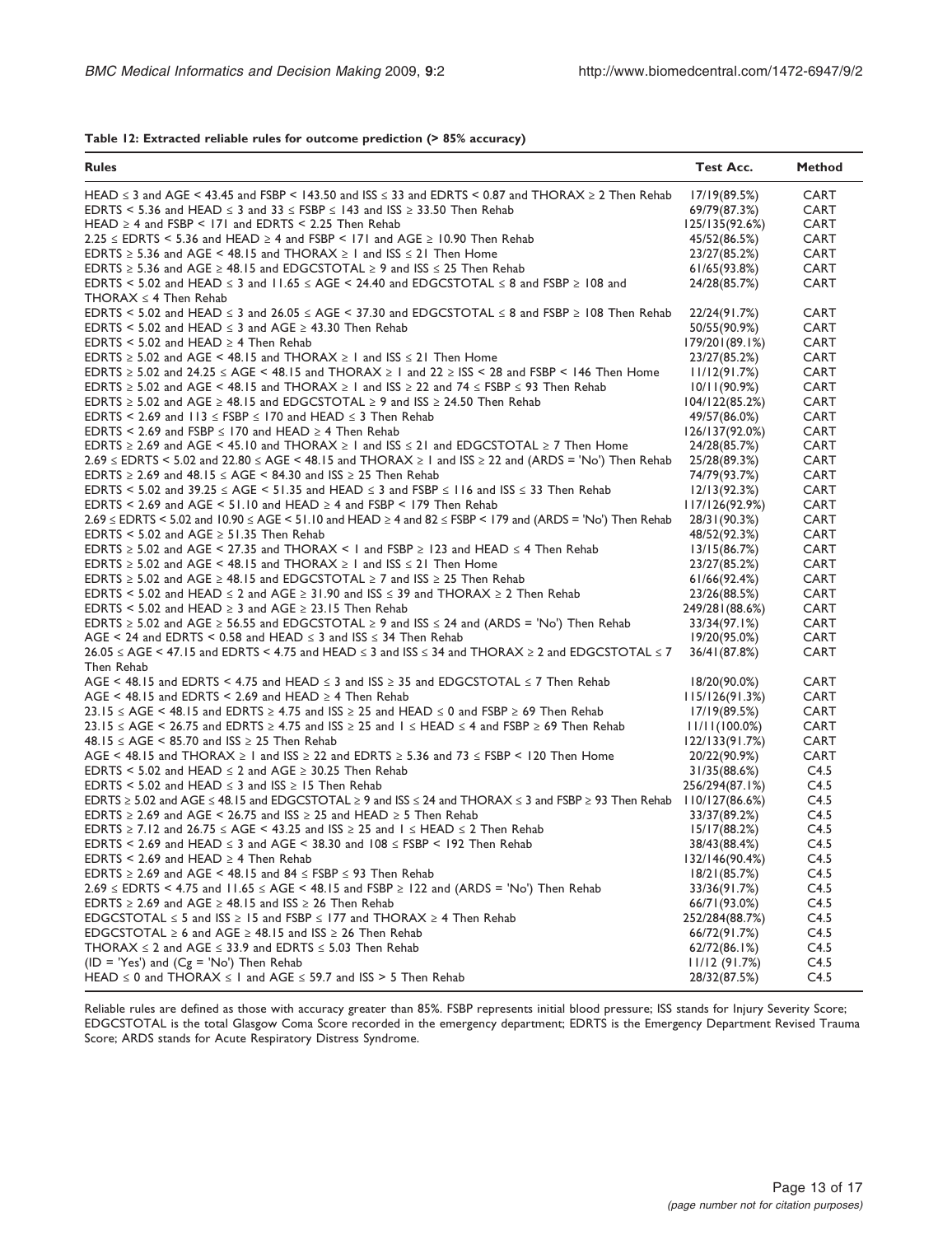| <b>Rules</b>                                                                                                                      | Test Acc.      | <b>Method</b> |
|-----------------------------------------------------------------------------------------------------------------------------------|----------------|---------------|
| EDRTS $\ge$ 5.36 and EDGCSTOTAL $\ge$ 9 and ISS $\le$ 24 and THORAX $\le$ 3 and AGE $\ge$ 53.95 and FSBP $\ge$ 93 Then Rehab      | 49/62(79.0%)   | <b>CART</b>   |
| EDRTS $\ge$ 7.12 and AGE < 47.55 and THORAX $\ge$ 1 and 28 $\le$ ISS $\le$ 35 and 94 $\le$ FSBP $\le$ 135 Then Rehab              | 16/20(80.0%)   | <b>CART</b>   |
| EDRTS $\ge$ 2.69 and AGE < 22.80 and THORAX $\ge$ 1 and ISS $\ge$ 22 and 123 $\le$ FSBP $\le$ 139 Then Rehab                      | 11/13(84.6%)   | <b>CART</b>   |
| EDRTS $\geq$ 7.70 and 22.80 $\leq$ AGE $\leq$ 45.90 and THORAX $\geq$ 1 and ISS $\geq$ 28 and FSBP $\geq$ 76 Then Rehab           | 31/39(79.5%)   | <b>CART</b>   |
| $5.02 \le$ EDRTS $\le$ 7.12 and AGE $\le$ 45.90 and THORAX $\ge$ 1 and 22 $\le$ ISS $\le$ 39 Then Rehab                           | 9/12(75.0%)    | CART          |
| EDRTS $\geq$ 7.12 and AGE < 48.15 and ISS $\geq$ 25 and HEAD $\leq$ 4 and THORAX $\geq$ 1 and 69 $\leq$ FSBP $\leq$ 98 Then Rehab | 15/19(78.9%)   | <b>CART</b>   |
| EDRTS $\geq$ 2.69 and AGE $\leq$ 47.80 and ISS $\leq$ 24 and HEAD $\leq$ 2 and Then Home                                          | 43/56(76.8%)   | <b>CART</b>   |
| $2.69 \le$ EDRTS $\le$ 5.02 and 26.75 $\le$ AGE $\le$ 47.80 and ISS $\ge$ 25 and HEAD $\ge$ 1 Then Rehab                          | 28/34(82.4%)   | CART          |
| EDRTS $\geq$ 2.69 and ISS $\leq$ 24 and THORAX $\leq$ 3 and HEAD $\geq$ 3 Then Rehab                                              | 151/182(83%)   | <b>CART</b>   |
| EDRTS $\geq 4.75$ and AGE < 48.15 and FSBP $\geq 94$ and THORAX $\geq 1$ and ISS $\leq 21$ Then Home                              | 21/25(84.0%)   | <b>CART</b>   |
| EDRTS $\geq$ 2.69 and AGE $\geq$ 48.15 and ISS $\leq$ 25 and THORAX $\leq$ 3 and FSBP $\geq$ 80 Then Rehab                        | 59/74(79.7%)   | <b>CART</b>   |
| EDGCSTOTAL $\geq 7$ and 26.75 $\leq$ AGE $\leq$ 43.00 and ISS $\geq$ 25 and FSBP $\geq$ 138 and HEAD $\geq$ 3 Then Rehab          | 12/16(75.0%)   | <b>CART</b>   |
| EDGCSTOTAL $\geq 6$ and AGE $\geq 50.60$ and ISS $\leq 25$ and THORAX $\geq 3$ and HEAD $\leq 4$ and FSBP $\geq 74$ Then Rehab    | 61/79(77.2%)   | <b>CART</b>   |
| $(ID = 'Yes']$ and $AGE > 44$ and $(ARDS = 'Yes']$ Then Rehab                                                                     | 30/39(76.9%)   | C4.5          |
| THORAX $\leq$ 3 and ISS $>$ 18 Then Rehab                                                                                         | 342/431(79.4%) | C4.5          |
| $(Cg = 'No')$ and $18.4 < AGE \le 59.7$ and $ISS > 30$ Then Rehab                                                                 | 162/199(81.4%) | C4.5          |

<span id="page-13-0"></span>Table 13: Extracted supporting rules for outcome prediction (75% – 85% accuracy)

Though these rules are not reliable enough for practical use, they can contain pattern information which may be of interest to physicians. FSBP represents initial blood pressure; ISS stands for Injury Severity Score; EDGCSTOTAL is the total Glasgow Coma Score recorded in the emergency department; EDRTS is the Emergency Department Revised Trauma Score; ARDS stands for Acute Respiratory Distress Syndrome; Cg for coagulopathy.

as well as sensitivity and specificity. Full sensitivity and specificity results for the datasets are presented in Table [16.](#page-15-0)

One important issue in rule selection is how to deal with rules with accuracy below 85%. When using only the over-85% rules, some medical knowledge in the database might have been ignored. The accuracy of a rule may be low due to the lack of "database completeness", rather than a flaw in the rule itself. Therefore, rules with less than 85% accuracy cannot be completely removed from the rule based system. We will instead use those rules as additional "supporting rules" in suggesting possible treatment. For example, according to trauma experts, patients with a high ISS score (> 25) are least likely to survive. However, we found some rules with surprising implications. For instance, one of these "counterintuitive" rules pointed to the fact that there are 52 alive cases (3.3%) with ISS high scores (38). Of these 52 patients, 33 (63.5%) have high AIS head scores  $(≥ 4)$ , and 38 patients (73%) are male. Considering the above conditions, surviving patients have lower thorax (average score = 2.61) and lower abdomen AIS scores (average score = 1.03) than fatal cases. These fatal cases typically have a higher head AIS score (average score = 5.08) than surviving patients (average head score = 3.90). In addition, we found that none of the surviving patients have complications such as coagulopathy, and only a few had a pre-existing disease (in particular, Insulin Dependency and Myocardial Infarction).

While only Acute Respiratory Distress Syndrome (ARDS) is usually considered an impact factor in predicted survival, according to the created rules, pre-existing conditions, Acute Respiratory Distress Syndrome (ARDS), Insulin Dependency, Myocardial Infarction, and Coagulopathy all have significant impact. Also, airway status (need/not need) was identified as a primary factor in predicting the number of ICU days for patients transported via helicopter.

Note that for ICU length of stay prediction, 74.6% of patients stayed at in ICU less than 2 days. Only 25.4% of patients stayed more than 2 days, and only 2.9% of those were in ICU for more than 20 days. This reinforces Eckhart's point that many patients are transported via helicopter unnecessarily. Therefore, the use of accurate ICU days prediction rules may help improve the efficiency of helicopter transport, considering cost effectiveness as well as the treatment of patients in critical condition.

#### Conclusion

The results in this paper provide a framework to improve the physicians' diagnostic accuracy with the aid of machine learning algorithm. The resulting system is effective in predicting patient survival, and rehab/home outcome. A method has been introduced that creates a variety of reliable rules that make sense to physicians by combining CART and C4.5 and using only significant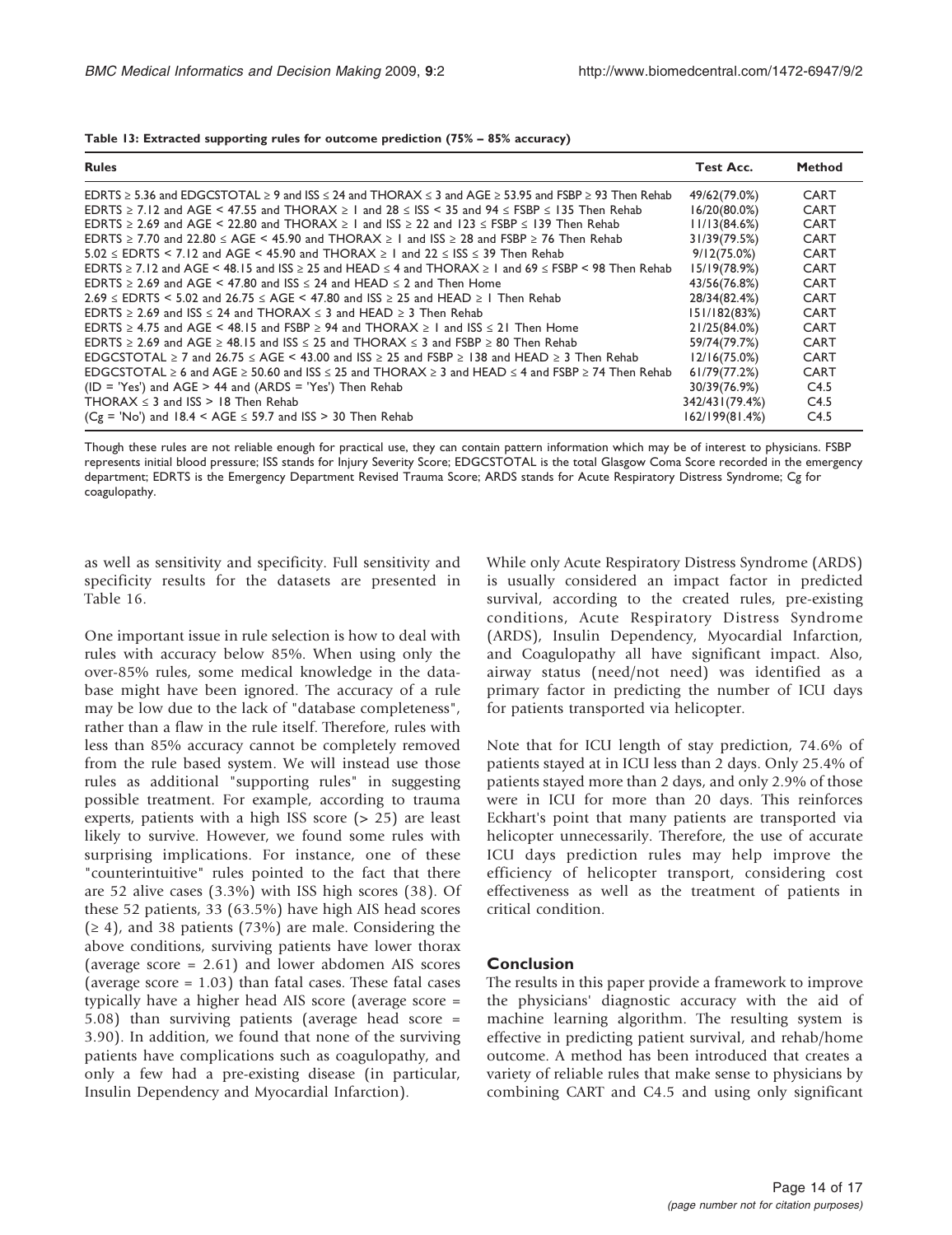<span id="page-14-0"></span>

| Table 14: Extracted reliable rules for ICU days prediction (> 85% accuracy) |  |  |
|-----------------------------------------------------------------------------|--|--|
|-----------------------------------------------------------------------------|--|--|

| <b>Rules</b>                                                                                                              | <b>Test Acc.</b> | <b>Method</b> |
|---------------------------------------------------------------------------------------------------------------------------|------------------|---------------|
| (AIRWAY = 'Need') and $115 \le E$ D-BP < 156 and AGE $\ge 47.05$ and Then ICU stay days $\ge 3$                           | 14/15(93.3%)     | CART          |
| (AIRWAY = 'Need') and $115 \le ED-BP < 156$ and $ED-RESP < 18$ and $4.35 \le AGE < 14.5$ Then ICU stay days $\ge 3$       | 12/12(100%)      | CART          |
| (AIRWAY = 'No Need') and ED-RESP $\geq$ 21 and 45 $\leq$ AGE < 55.85 Then ICU stay days $\leq$ 2                          | 10/11(90.1%)     | <b>CART</b>   |
| (AIRWAY = 'Need') and ED-BP < 91 Then ICU stay days $\geq$ 3                                                              | 14/14(100%)      | <b>CART</b>   |
| (AIRWAY = 'Need') and 93.5 $\le$ ED-BP < 156.5 and ED-PULSE $\ge$ 60.5 and AGE $\ge$ 54.2 Then ICU stay days $\ge$ 3      | 10/10(100%)      | CART          |
| (AIRWAY = 'Need') and $94 \le ED-BP < 156$ and ED-PULSE $\ge 61$ and ED-RESP < 19 and 18.45 $\le$ AGE < 44.5              | 60/76(86.6%)     | <b>CART</b>   |
| Then ICU stay days $\geq 3$                                                                                               |                  |               |
| (AIRWAY = 'No Need') and AGE < 52.9 and ED-BP $\ge$ 107 and ED-GCS $\ge$ 11 Then ICU stay days $\le$ 2                    | 175/192(91.1%)   | <b>CART</b>   |
| (AIRWAY = 'Need') and ED-BP < 150.5 and ED-RESP < 19 and AGE $\geq$ 4.9 and ED-PULSE $\geq$ 138                           | 18/20(90%)       | CART          |
| Then ICU stay days $\geq 3$                                                                                               |                  |               |
| (AIRWAY = 'Need') and ED-RESP < 19 and ED-PULSE < 138 and ED-BP < 115 and 10.9 $\leq$ AGE < 47.3                          | 31/33 (93.9%)    | <b>CART</b>   |
| Then ICU stay days $\geq 3$                                                                                               |                  |               |
| (AIRWAY = 'No Need') and AGE < 37.1 and ED-GCS $\ge$ 11 and ED-BP $\ge$ 125 Then ICU stay days $\le$ 2                    | 89/90(98.9%)     | <b>CART</b>   |
| (AIRWAY = 'No Need') and AGE < 37.1 and ED-GCS $\ge$ 11 and ED-BP < 119 Then ICU stay days $\le$ 2                        | 39/44(88.6%)     | <b>CART</b>   |
| (AIRWAY = 'No Need') and AGE < 37.1 and ED-GCS $\ge$ 13 and 119 $\le$ ED- BP < 125 and ED-PULSE $\ge$ 90                  | 21/22(95.5%)     | <b>CART</b>   |
| Then ICU stay days $\leq 2$                                                                                               |                  |               |
| (AIRWAY = 'Need') and $146 \le ED-BP < 156$ and AGE < 22.5 Then ICU stay days $\ge 3$                                     | 11/12(91.2%)     | <b>CART</b>   |
| (AIRWAY = 'No Need') and AGE < 37.05 and ED-GCS $\geq$ 9 Then ICU stay days $\leq$ 2                                      | 157/172(91.3%)   | <b>CART</b>   |
| $(AIRWAY = 'No Need')$ and $37.05 \le AGE \le 46.9$ and ED-RESP < 21 and ED-PULSE < 121 Then ICU stay days $\le 2$        | 23/25(92%)       | <b>CART</b>   |
| (AIRWAY = 'No Need') and ED-RESP < 21 and ED-PULSE < 121 and AGE $\geq$ 49.7 and ED-BP $\geq$ 141                         | 12/13(92.3%)     | <b>CART</b>   |
| Then ICU stay days $\leq 2$                                                                                               |                  |               |
| (AIRWAY = 'No Need') and AGE < 37.05 and ED-GCS < 10 and $114 \le ED - BP$ < 142 Then ICU stay days $\le 2$               | 11/12(91.7%)     | <b>CART</b>   |
| (AIRWAY = 'Need') and ED-BP < 91.5 Then ICU stay days $\geq$ 3                                                            | 14/14(100%)      | CART          |
| (AIRWAY = 'Need') and $91 \le ED-BP < 156$ and $95.5 \le ED-PULES < 102.5$ Then ICU stay days $\ge 3$                     | 15/17(88.2%)     | CART          |
| (AIRWAY = 'No Need') and AGE < 52.9 and ED-BP $\ge$ 99 and ED-GCS $\ge$ 13 Then ICU stay days $\le$ 2                     | 177/196(90.3%)   | <b>CART</b>   |
| (AIRWAY = 'No Need') and ED-BP < 134 and 37.05 $\leq$ AGE < 67.35 and ED-RESP < 19 Then ICU stay days $\leq$ 2            | 11/12(91.7%)     | <b>CART</b>   |
| $(AIRWAY = 'Need')$ and ED-PULSE $\geq 62$ and AGE $\geq 24.35$ and ED-BP < 110 Then ICU stay days $\geq 3$               | 26/29(89.7%)     | <b>CART</b>   |
| $(AIRWAY = 'Need')$ and $IIO \le ED-BP < I80$ and $ED-PULSE \ge 62$ and $47.05 \le AGE < 68.2$ Then ICU stay days $\ge 3$ | 16/17(94.1%)     | <b>CART</b>   |
| (AIRWAY = 'No Need') and AGE < 37 and ED-GCS $\ge$ 13 Then ICU stay days $\le$ 2                                          | 147/159(92.5%)   | <b>CART</b>   |
| (AIRWAY = 'No Need') and AGE $\geq$ 37 and 135 $\leq$ ED-BP < 163 Then ICU stay days $\leq$ 2                             | 26/29(89.7%)     | <b>CART</b>   |
| (AIRWAY = 'Need') and ED-PULSE $\geq 62$ and AGE $\geq 24.35$ and ED- BP < 110 Then ICU stay days $\geq 3$                | 31/35(88.6%)     | <b>CART</b>   |
| (AIRWAY = 'Need') and ED-BP < 91 Then ICU stay days $\geq$ 3                                                              | 14/14(100%)      | CART          |
| (AIRWAY = 'Need') and 93 $\le$ ED-BP < 156 and ED-RESP < 19 and AGE $\le$ 54.05 Then ICU stay days $\ge$ 3                | 10/10(100%)      | <b>CART</b>   |
| $(AIRWAY = 'Need')$ and ED-RESP < 19 and 93 $\le$ ED-BP < 119 and 18.45 $\le$ AGE < 47.3 Then ICU stay days $\le$ 3       | 24/26(92.3%)     | <b>CART</b>   |
| (AIRWAY = 'No Need') and ED-GCS $\geq$ 11 and ED-BP $\geq$ 88 and AGE < 37.05 Then ICU stay days $\leq$ 2                 | 148/160(92.5%)   | <b>CART</b>   |
| Age $\leq$ 42 and (Airway = 'No Need') and ED-PULSE $\leq$ 137 and ED-RESP > 19 Then ICU stay days $\leq$ 2               | 100/116(86.2%)   | C4.5          |
| Age > 37 and ED-BP $\leq$ 95 Then ICU stay days $\geq$ 3                                                                  | 14/14(100%)      | C4.5          |

Reliable rules are defined as those with accuracy greater than 85%. ED-BP is Emergency Department Blood Pressure; ED-RESP is Emergency Department Respiratory Rate; ED-PULSE is Emergency Department Pulse Rate; ED-GCS is Emergency Department Glasgow Coma Score.

variables extracted via logistic regression. The resulting computer-aided decision-making system has significant benefits, both in providing rule-based recommendations and in enabling optimal resource utilization. This may ultimately assist physicians in providing the best possible care to their patients. The diagnosis of future patients may also be improved by analyzing all possible rules associated with their symptoms.

The system will be tested at all 17 hospitals of the Carolinas Healthcare System (CHS). Software that provides the computer-aided decision making system will be optimized and made available to the academic community as a web-based application, as well as a software tool on portable personal computing devices. Feedback from every hospital will then be considered and used to validate and improve the system.

#### Competing interests

The authors declare that they have no competing interests.

#### Authors' contributions

TH is responsible for obtaining the data and providing feedback on the medical impact of the results. SJ, RS and KN have designed the algorithms, analyzed the data, and drafted the manuscript. All authors have equal participation in the study as well as preparation of the final paper.

#### Acknowledgements

This research was partially funded by research grants from Health Services Foundation, Carolinas HealthCare System, and Virginia Commonwealth University. This material is based upon work supported by the National Science Foundation under Grant No.IIS0758410. The authors would like to thank these institutions for their support.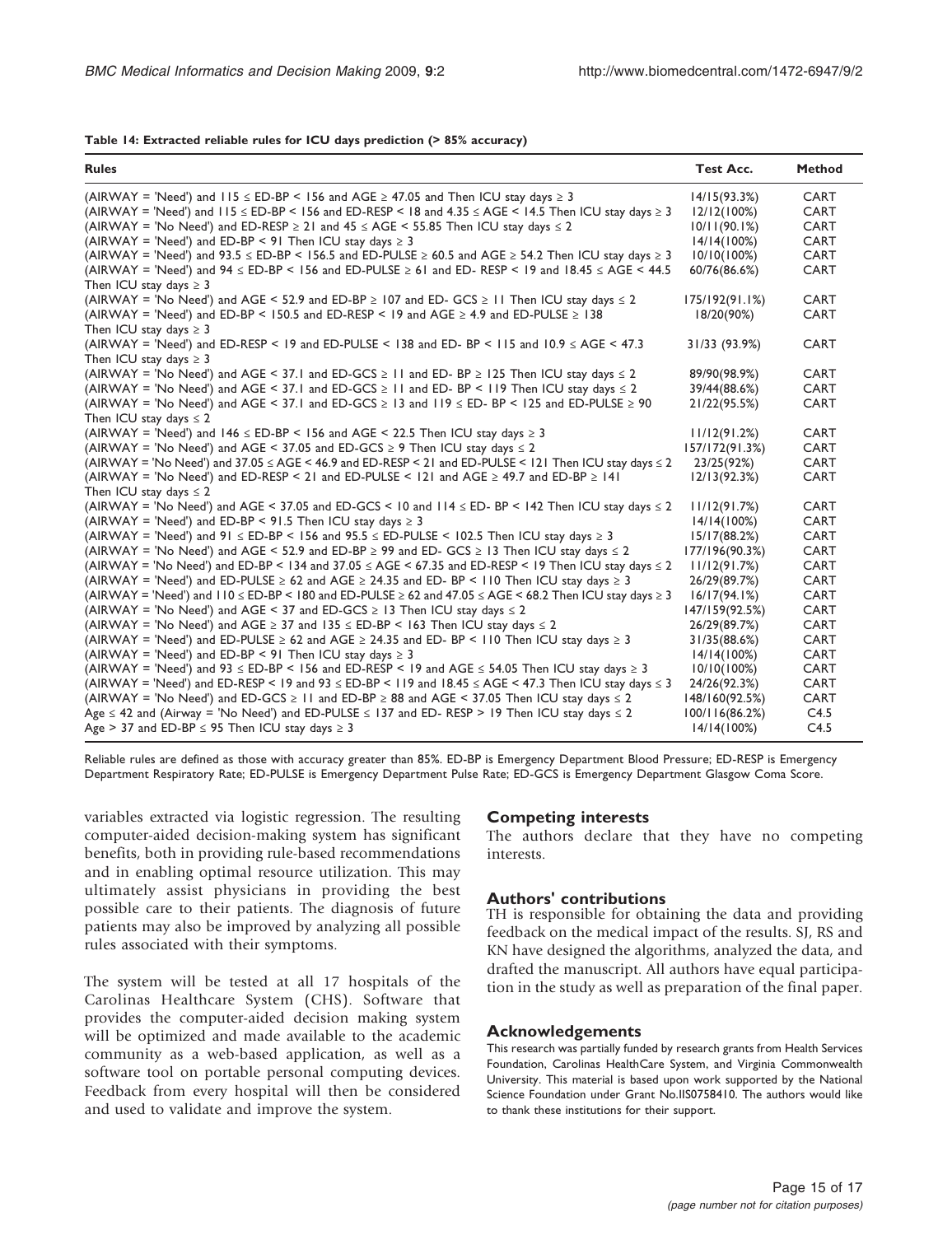<span id="page-15-0"></span>

|  | Table 15: Extracted supporting rules for ICU days prediction (75% – 85% accuracy) |  |  |  |  |  |  |
|--|-----------------------------------------------------------------------------------|--|--|--|--|--|--|
|--|-----------------------------------------------------------------------------------|--|--|--|--|--|--|

| <b>Rules</b>                                                                                                                                         | Test Acc.      | <b>Method</b> |
|------------------------------------------------------------------------------------------------------------------------------------------------------|----------------|---------------|
| (AIRWAY = 'No Need') and ED-RESP < 21 and ED-BP < 142 ED- PULSE < 79 and 37.05 $\leq$ AGE < 44.15<br>Then ICU stay days $\leq 2$                     | 13/16(81.3%)   | <b>CART</b>   |
| (AIRWAY = 'No Need') and AGE $\geq$ 52.9 and ED-BP $\geq$ 141 Then ICU stay days $\leq$ 2                                                            | 12/15(80%)     | <b>CART</b>   |
| (AIRWAY = 'Need') and $117 \le E$ D-BP < 135 and ED-RESP < 19 and 68 $\le E$ D-PULSE < 138 and 15.05 $\le$ AGE <<br>46.4 Then ICU stay days $\geq 3$ | 23/28(82.1%)   | <b>CART</b>   |
| (AIRWAY = 'Need') and $136 \le ED-BP < 150$ and ED-RESP < 19 and ED-PULSE < 138 and $15.05 \le AGE < 23.25$<br>Then ICU stay days $\geq$ 3           | 10/13(77%)     | <b>CART</b>   |
| (AIRWAY = 'No Need') and $96 \le ED-BP < 163$ and $39.15 \le AGE < 69.05$ Then ICU stay days $\le 2$                                                 | 44/55(80%)     | CART          |
| (AIRWAY = 'Need') and ED-BP < 156 and AGE $\geq$ 24.35 Then ICU stay days $\geq$ 3                                                                   | 76/96(79.2%)   | <b>CART</b>   |
| (AIRWAY = 'Need') and ED-BP < 146 and AGE < 17.85 and 135 $\leq$ ED-PULSE < 181 Then ICU stay days $\geq$ 3                                          | 9/11(81.2%)    | <b>CART</b>   |
| (AIRWAY = 'Need') and ED-BP < 146.5 and AGE < 17.85 and ED-PULSE < 131 and ED-RESP < 18 Then ICU                                                     | 15/20(75%)     | <b>CART</b>   |
| stay days $\geq$ 3<br>(AIRWAY = 'No Need') and ED-BP $\ge$ 141 Then ICU stay days $\le$ 2                                                            | 223/265(84.2%) | <b>CART</b>   |
| (AIRWAY = 'Need') and ED-BP < 114 Then ICU stay days $\geq$ 3                                                                                        | 44/52(84.6%)   | <b>CART</b>   |
| (AIRWAY = 'Need') and $114 \le ED-BP < 135.5$ and ED-PULSE < 97 and $17.2 \le AGE < 46.95$ and ED-RESP < 7<br>Then ICU stay days $\geq 3$            | 10/13(77%)     | <b>CART</b>   |
| (AIRWAY = 'No Need') and AGE $\geq$ 52.9 and ED-BP $\geq$ 141 Then ICU stay days $\leq$ 2                                                            | 12/15(80%)     | CART          |
| (AIRWAY = 'Need') and ED-BP < 114 Then ICU stay days $\geq$ 3                                                                                        | 44/52(84.6%)   | <b>CART</b>   |
| (AIRWAY = 'Need') and $110.5 \le E$ D-BP < 180.5 and ED- PULSE $\ge 62$ and $4.35 \le AGE$ < 44.5 and ED-GCS < 10<br>Then ICU stay days $\geq 3$     | 35/46(76.1%)   | <b>CART</b>   |
| (AIRWAY = 'No Need') and AGE $\geq$ 37 and 135 $\leq$ ED-BP < 163 Then ICU stay days $\leq$ 2                                                        | 31/35(88.6%)   | CART          |
| $(AIRWAY = 'No Need')$ and $37.05 \le AGE \le 55.6$ and $ED-GCS \ge 11$ and $88 \le ED-BP \le 163$ Then ICU stay days $\le 2$                        | 40/49(81.6%)   | <b>CART</b>   |
| ED-BP > 100 and ED-RESP > 19 Then ICU stay days $\leq 2$                                                                                             | 145/180(80.6%) | C4.5          |

Though these rules are not reliable enough for practical use, they can contain pattern information which may be of interest to physicians. ED-BP is Emergency Department Blood Pressure; ED-RESP is Emergency Department Respiratory Rate; ED-PULSE is Emergency Department Pulse Rate; ED-GCS is Emergency Department Glasgow Coma Score.

#### Table 16: Rule sensitivity and specificity

|                             | <b>Off-site Dataset</b> | <b>Off-site Dataset</b> | <b>Helicopter Dataset</b> |
|-----------------------------|-------------------------|-------------------------|---------------------------|
| <b>Predictive Outcome</b>   | Alive/Dead              | Home/Rehab              | <b>ICU stay Days</b>      |
| Sensitivity (> 85% rules)   | 91.9%                   | 88.7%                   | 90.6%                     |
| Specificity (> 85% rules)   | 89.2%                   | 87.7%                   | 91%                       |
| Sensitivity (75%-85% rules) | 86.2%                   | 79%                     | 82.5%                     |
| Specificity (75%-85% rules) | 80.4%                   | 80.1%                   | 80.4%                     |

#### References

- 1. Anderson RN, Minino AM, Fingerhut LA, Warner M, Heinen MA and Eds: Deaths: Injuries, 2001. National Vital Statistics Reports 2001, 52 (21):1–87.
- 2. Centres for Disease Control and Prevention: Facts about Concussion and Brain Injury and Where to Get Help. Atlanta, GA 2004.
- 3. The Coalition for American Trauma. [http://www.traumacoali](http://www.traumacoalition.org)[tion.org.](http://www.traumacoalition.org)
- Expert Working Group: Traumatic Brain Injury in the United States: Assessing Outcomes in Children. Atlanta, GA 2000.
- 5. Fabian TC, Patton JH, Croce MA, Minard G, Kudsk KA and Pritchard FE: [Blunt carotid injury: Importance of early](http://www.ncbi.nlm.nih.gov/pubmed/8651742?dopt=Abstract) [diagnosis and anticoagulant therapy.](http://www.ncbi.nlm.nih.gov/pubmed/8651742?dopt=Abstract) Ann Surg 1996, 223  $(5):513-525.$
- 6. Jagielska I: Linguistic rule extraction from neural networks for descriptive data mining. Proc. 2nd Int'l Conf. Knowledge-Based Intelligent Electronic Systems: 21–23 Apr 1998, Adelaide 1998, 89–92.
- Arfken CL, Shapiro MJ, Bessey PQ and Littenberg B: [Effectiveness](http://www.ncbi.nlm.nih.gov/pubmed/9783622?dopt=Abstract) [of Helicopter versus Ground Ambulance Services for](http://www.ncbi.nlm.nih.gov/pubmed/9783622?dopt=Abstract) **[Interfacility Transport.](http://www.ncbi.nlm.nih.gov/pubmed/9783622?dopt=Abstract)** Journal of Trauma-Injury Infection & Critical<br>Care 1998, **45(4):**785–790.
- 8. Cunningham P, Rutledge R, Baker CC and Clancy TV: [A](http://www.ncbi.nlm.nih.gov/pubmed/9420109?dopt=Abstract) [comparison of the association of helicopter and ground](http://www.ncbi.nlm.nih.gov/pubmed/9420109?dopt=Abstract) [ambulance transport with the outcome of injury in trauma](http://www.ncbi.nlm.nih.gov/pubmed/9420109?dopt=Abstract) [patients transported from the scene.](http://www.ncbi.nlm.nih.gov/pubmed/9420109?dopt=Abstract) J Trauma 1997, 43 (26):940–946.
- 9. Ruggieri S: Efficient C4.5. IEEE Trans on Knowl and Data Eng 2002, 14(2):438–444.
- 10. Ji SY, Huynh T and Najarian K: An intelligent method for computer-aided trauma decision making system. ACM-SE 45: Proceedings of the 45th annual southeast regional conference 2007, 198–<br>202.
- 11. Gearhart PA, Wuerz R and Localio AR: [Cost-effectiveness](http://www.ncbi.nlm.nih.gov/pubmed/9326865?dopt=Abstract) [analysis of helicopter EMS for trauma patients.](http://www.ncbi.nlm.nih.gov/pubmed/9326865?dopt=Abstract) Ann Emerg Med 1997, 30(4):500-506.
- 12. Eckstein M, Jantos T, Kelly N and Cardillo A: [Helicopter](http://www.ncbi.nlm.nih.gov/pubmed/12169944?dopt=Abstract) [Transport of Pediatric Trauma Patients in an Urban](http://www.ncbi.nlm.nih.gov/pubmed/12169944?dopt=Abstract) [Emergency Medical Services System: A Critical Analysis.](http://www.ncbi.nlm.nih.gov/pubmed/12169944?dopt=Abstract) J Trauma 2002, 53(2):340–344.
- 13. Haug PJ, Gardner RM and Tate KE: [Decision support in](http://www.ncbi.nlm.nih.gov/pubmed/7813202?dopt=Abstract)<br>[medicine: examples from the HELP system.](http://www.ncbi.nlm.nih.gov/pubmed/7813202?dopt=Abstract) Comput Biomed Res 1994, 27(5):396–418.
- 14. Fitzmaurice JM, Adams K and Eisenberg JM: [Three Decades of](http://www.ncbi.nlm.nih.gov/pubmed/11861630?dopt=Abstract) [Research on Computer Applications in Health Care:](http://www.ncbi.nlm.nih.gov/pubmed/11861630?dopt=Abstract) [Medical Informatics Support at the Agency for Healthcare](http://www.ncbi.nlm.nih.gov/pubmed/11861630?dopt=Abstract) [Research and Quality.](http://www.ncbi.nlm.nih.gov/pubmed/11861630?dopt=Abstract) Journal of the American Medical Informatics Association 2002,  $9(2)$ : 144-160.
- 15. Quinlan J: Improved use of continuous attributes in C4.5. Journal of Artificial Intelligence Research 1996, 4:77–90.
- 16. Clarke JR, Hayward CZ, Santora TA, Wagner DK and Webber BL: [Computer-generated trauma management plans: compar-](http://www.ncbi.nlm.nih.gov/pubmed/12098040?dopt=Abstract)[ison with actual care.](http://www.ncbi.nlm.nih.gov/pubmed/12098040?dopt=Abstract) World J Surg 2002, 26(5):536–538.